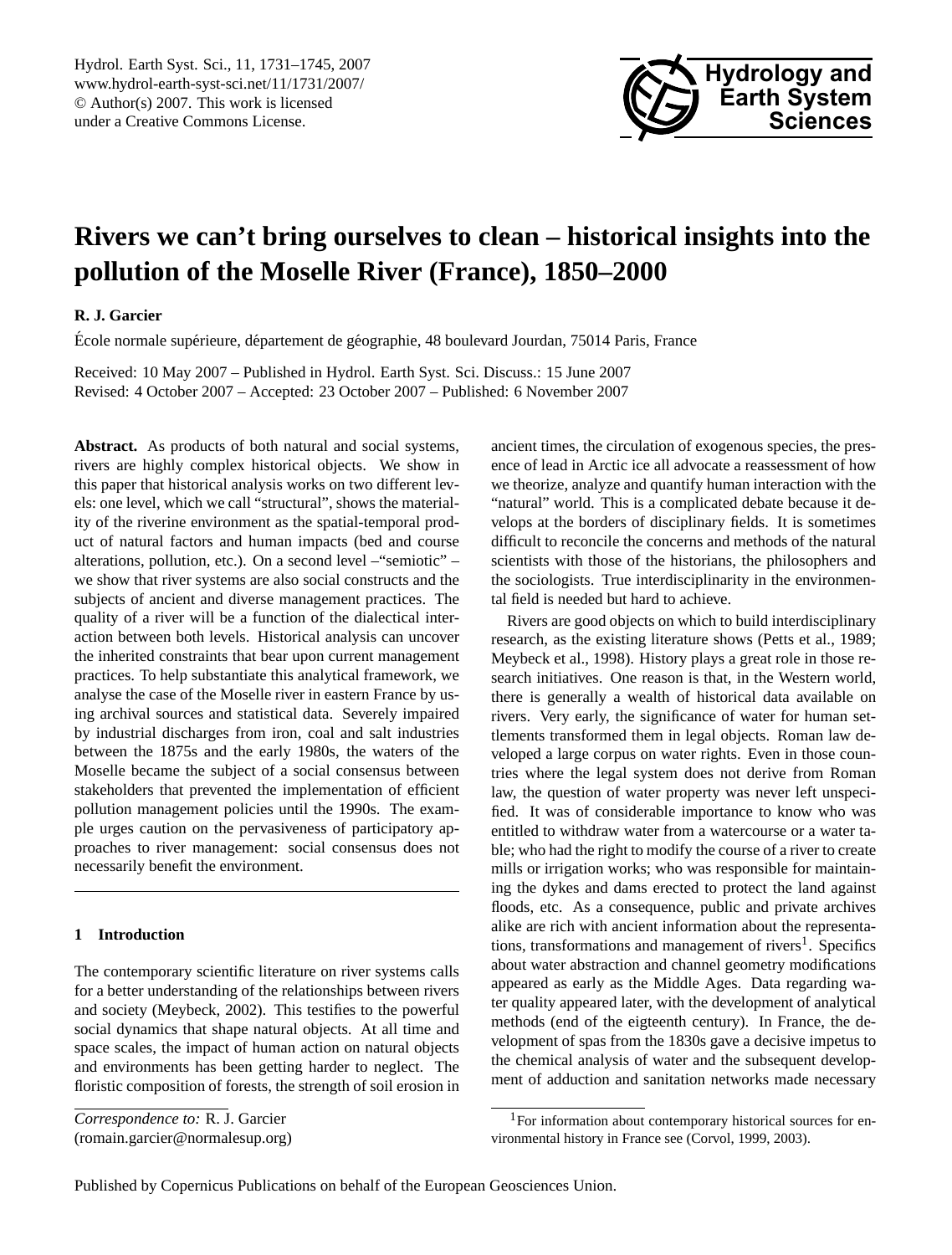frequent water quality analyses which have been kept in the archives. The expansion of water quality analyses has been very great since the 1960s, when they were extended to all waters (and not only those used for human consumption). Other sources of data can be mobilized to study the historical evolution of rivers: e.g., field observations, aerial photography, sediment sampling [\(Meybeck et al.,](#page-14-3) [2007\)](#page-14-3). However, for contemporary river managers and river scientists, the recourse to history may appear like a nice but somewhat superfluous addition to their core business and concerns. In this paper, we would like to argue that a systematic exploration of river history can shed light on many aspects of current river dynamics and politics, especially for those rivers that have been most transformed by human action.

This belief is grounded in a case study that was conducted over five years in Eastern France, on the river Moselle [\(Garcier,](#page-13-2) [2005\)](#page-13-2). Over the course of thirty years at the end of the nineteenth century, the Moselle underwent brutal changes. It became the axis of a powerful industrial region, saw its channel considerably remodelled and the quality of its waters progressively degraded. We used archival sources – among others – to reconstruct this transformation and provide some quantitative elements about it. But we also tried to make sense of it: how could a river experience such massive changes without much debate? How come that the local population and administrations quickly saw industrial pollution as normal? What kind of management policies were applied to remedy the problem and with what success? And ultimately, can contemporary river management gain some insight from this retrospective assessment?

We will first provide a theoretical overview on rivers as historical objects and products of socio-natural systems. We will then present the case of the Moselle. We will finally introduce some conclusive comments on the use of historical information to aid contemporary decision-making on river management.

#### **2 Rivers as socio-natural systems**

In the twentieth century, historiography has undergone important changes that have affected the methods and the objects of historical enquiry. The main reformers of historical practice are the members of the so-called "Annales School", among them Marc Bloch, Lucien Febvre, and later, Fernand Braudel. Their approach promoted the use of adjunct sciences to advance historical research. They were not hostile to scientific inputs from anthropology, sociology and geography and they favoured the use of a variety of information sources. Most importantly, their scientific stance departed from the traditional emphasis on events. As one prominent member of the school puts it, this new approach "relegated the sensational to the sidelines and was reluctant to give a simple accounting of events, but strived on the contrary to pose and solve problems and, neglecting surface disturbances, to observe the long and medium-term evolution of economy, society and civilisation." [\(Duby,](#page-13-3) [1990\)](#page-13-3).

Observing the "long and medium-term evolution" requires studying historical "structures". The notion of structure is widely used in the social sciences and humanities, though its meaning varies. Here, by historical structure, we mean a lasting mode of repartition and organization of social objects and practices. In this historical model, events are a manifestation of structures: no event can happen independently of the structures uncovered by historical scrutiny. As a consequence, no event is "random", completely foreign to the way societies are organized materially but also, culturally. It is another contribution of the Annales school to have specified that structures are not only material but mental as well. Each region and time period has specific ways of thinking that filter experience and steer action or inaction. Accordingly, an idea cannot spontaneously spring in any social structure: it is always dependant on a certain context.

The influence of the Annales school on environmental history has been very great, because environmental change, until recently, has been a "long and medium-term evolution". The new approach opened up the possibility to investigate the historicity (i.e. historical character) of the environment itself by using historical data. Emmanuel Le Roy Ladurie's *Histoire du climat depuis l'an mil* was the first attempt to use textual data (e.g. the dates of wine harvests in the south of France) to document natural climate variations over historical periods [\(Le Roy-Ladurie,](#page-14-4) [1988\)](#page-14-4). The research done by the Lyon's group on river systems shares the same theoretical basis: by using a variety of data sources (geomorphologic field observations, textual and cartographic archives, etc.), it is possible to reconstruct the natural evolution of a watercourse over many centuries if not millenia [\(Roux,](#page-14-5) [1982;](#page-14-5) [Bravard,](#page-13-4) [1989;](#page-13-4) [Girel,](#page-13-5) [1996;](#page-13-5) [Bravard and Magny,](#page-13-6) [2002\)](#page-13-6). Environmental change modifies the whole fluvial system. Rivers respond by reshaping their beds. Depending on water conditions and the availability of sediments, a river will cut its bed or expand it by aggradation.

Other research stances take up a slightly different approach; they insist on the impact of social structures and economic development on the environment – see for example [Cronon](#page-13-7) [\(1992\)](#page-13-7) and [Williams](#page-14-6) [\(1992\)](#page-14-6). The river "biographies'" that have been published in the last fifteen years share the same line of thought. In those works, the river system and basin are not considered as the setting of historical events nor are they considered as purely "natural" entities. Indeed, the main driving force of change is human action, and especially, industrialization and urbanization [\(Barca,](#page-13-8) [2007\)](#page-13-8). Steinberg has shown how the pristine waters of New England were "incorporated" into the cotton mills built by Bostonian capitalists in the early 1830s [\(Steinberg,](#page-14-7) [2001\)](#page-14-7). Cioc studied the case of the Rhine and the continuous stream of alterations and modifications applied to the river channel and flow by human action [\(Cioc,](#page-13-9) [2002\)](#page-13-9). In an equally severe case but different context, Gumprecht has analysed how the city of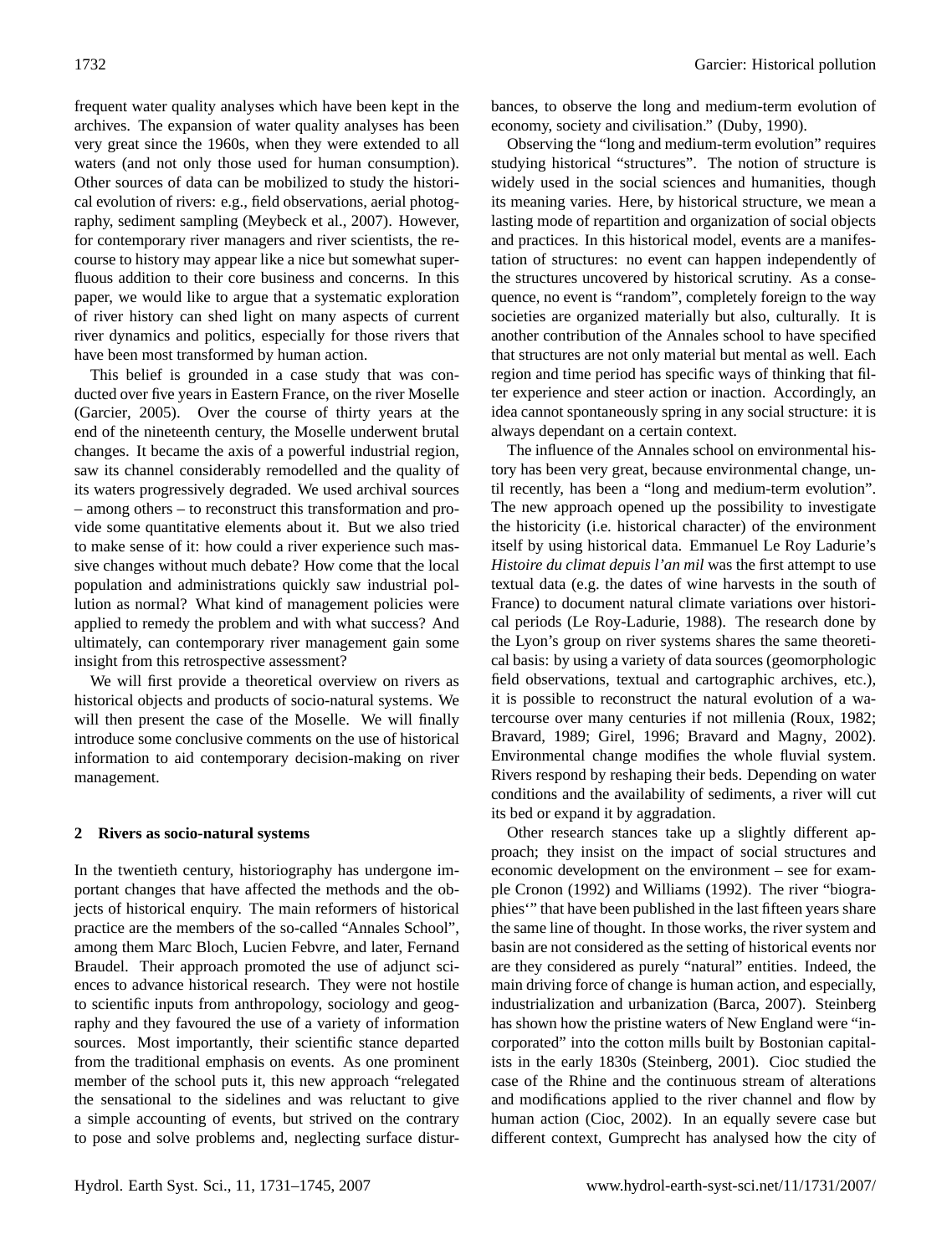Los Angeles has slowly preyed upon the Los Angeles River, diverting its waters and finally casting it into a casement of concrete to prevent flood damage [\(Gumprecht,](#page-14-8) [2001\)](#page-14-8). In all cases, historians have shown that some rivers in the Western world have been severely impacted by human action. Their evolution is driven by socio-economic factors as much as by natural ones.

This has been theorized by the sociologist Ulrich Beck in his famous book *Risk Society* [\(Beck,](#page-13-10) [1992\)](#page-13-10). Written in the wake of the Chernobyl accident, Beck's book was mainly concerned with nuclear risk. However, Beck has shown more generally that industrialization has brought, or "integrated", natural objects into the social world. Natural objects have become technical elements within the industrial system: they are one of the industrial production factors. This seminal idea works extremely well when applied to rivers. With industrialization, the technical means to harness nature, the variety of water uses, the quantity of water, the corrections applied to channel geometry and of course water pollution have reached levels never seen before. As a consequence, it has been increasingly difficult to separate rivers from the social and geographical context in which they are enshrined because many aspects of contemporary rivers, even some of their "natural" dynamics, are driven by social demands and uses. This is especially true on those rivers most transformed by human action.

For such objects, it is irrelevant to speak of "natural" objects impacted by society. There is a complete interpenetration of the fluvial system and socio-economic system that gives birth to another object that is neither natural nor social. On a more general stance, to account for environmental impacts in rivers, it is rational to discard the Nature/society dialectics that has been under heavy criticism for concep-tual reasons<sup>[2](#page-2-0)</sup> and move forward towards a more integrative framework. This framework would first of all concern itself

with all the material aspects of rivers. If archival data is rich enough, historical analysis can provide many insights on the material and spatial configuration of such socio-natural river systems and on the flows of water and matter that transit through them. This is where the concept of "anthroposystem" is useful. An anthroposystem, according to M.A. Santos, "is an orderly combination or arrangement of physical and biological environments for the purpose of maintaining human civilization." [\(Santos and Filho,](#page-14-11) [2005,](#page-14-11) p. 80). The concept of anthroposystem describes the metabolism of the river in a way that makes sense to the hydrologist, the geochemist, the historian and the geographer. The concepts of "anthroposystem" and "historical structures" have a strong affinity because reasoning historically in terms of "structures" opens up the possibility of modelling and quantifica-tion since a material structure can be rendered by a system<sup>[3](#page-2-1)</sup>. This affinity is obvious in the studies that analyse the past metabolism of cities [\(Barles,](#page-13-13) [2002,](#page-13-13) [2007;](#page-13-14) [Laakkonen and](#page-14-12) [Lehtonen,](#page-14-12) [1999\)](#page-14-12).

However, beyond this "material" level of historical analysis, another level has to be taken into consideration. Some younger members of the Annales School have argued that historical structures do not only reside in material elements. Some cultural elements are shared among people and constitute mental structures – sets of values, of automatic thought reflexes, of legitimate practices. In short, mental structures, or "mentalités", control what people collectively think and collectively accept. A person is not always conscious of the mental structures that categorize his or her thoughts. On a personal level, however, a person can rebel against them. On a more general scale, it is not the case and the ways of thinking that are recurrent and dominant can be outlined by historical analysis. Sharing some mental structures does not mean that all social actors agree nor have the same interests but they have an identical way of analysing a situation or responding to a problem. Mental structures encompass struggle between interest groups: they provide a background and the lines along which issues are debated. In other words, mental structures frame social debate about issues, policies or objects. They will endow some objects with certain sets of values and rivers are no exception to the rule.

This is why the anthroposystem concept does not capture all the complexity of the social representations of rivers. Rivers are not only material objects; they are also cultural entities which interact with the social system. This is how Richard White interprets the remaking of the Columbia River as an "organic machine". He explains that when Americans were acting on the river, they were indeed "Emersonians": Ralph Waldo Emerson's books provided the cultural background against which Americans could make sense of the rivers that they were modifying to suit their needs. Harnessing the river's power and organic cycles (most notably that of

<span id="page-2-0"></span><sup>2</sup>Sociologist Bruno Latour has shown that even in the western world, this divide was never as perfect and definitive as we like to think it was [\(Latour,](#page-14-9) [1993,](#page-14-9) [2004\)](#page-14-10). He argues that there have been permanent and often unsuccessful efforts to insulate natural objects and scientific facts and practices from the "contamination" of social values. In his view, scientific practices that have reinforced the Cartesian distinction between Nature and society from the sixteenth century onwards have never been free from social interference. Accordingly, we cannot claim to have an absolute knowledge of Nature, simply because Nature is socially constructed through scientific practices that categorize arbitrarily objects and situations as "natural" or "social". In another strand of criticism, anthropologist Philippe Descola has shown that the relationship between people and natural objects (e.g. wild animals) is negotiated in different ways in different societies [\(Descola,](#page-13-11) [2001,](#page-13-11) [2005\)](#page-13-12). Some societies do not draw a sharp distinction between what belongs to the human and social world and what belongs to the natural world. Even non-animated objects (river, trees) can have the same social standing as individuals. In other words, the distinction between Nature and society is not anthropologically invariant across cultures but is historically and socially constructed.

<span id="page-2-1"></span><sup>&</sup>lt;sup>3</sup>This idea was put forward by Raymond Boudon as early as 1968 [\(Boudon,](#page-13-15) [1968\)](#page-13-15).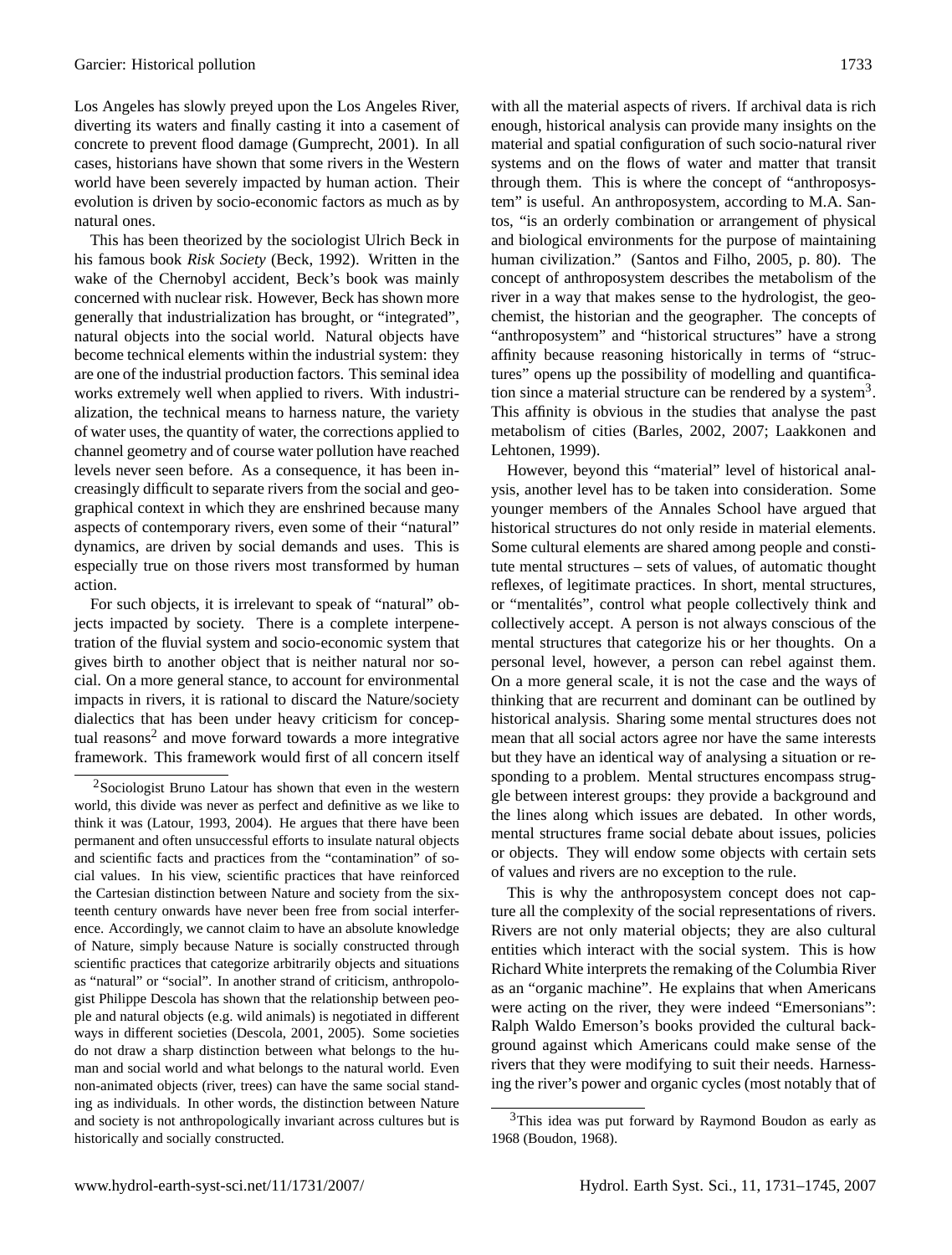

<span id="page-3-0"></span>**Fig. 1.** Conceptual model of pollution occurrence and control taking organic pollution in Europe as an example. Source: after [Meybeck](#page-14-13) [et al.](#page-14-13) [\(1989\)](#page-14-13).

salmon) was a way to connect to the larger cycles of life and nature [\(White,](#page-14-14) [1995\)](#page-14-14). In another geographical setting, Philip Scarpino states that link clearly:

"The transformation of the Upper Mississippi and the Missouri Rivers that took place between the mid-nineteenth and the mid-twentieth centuries was solidly rooted in attitudes – in the way that many Americans defined nature and the appropriate relation between humans and nature. In this way, rivers served as a metaphor for the larger American environmental experience." [\(Scarpino,](#page-14-15) [1997,](#page-14-15) p.2).

The same can be told of other rivers, which do not only convey water but values also. The Rhine, for example, has always been a strong symbol of German unity – and the German Moselle itself benefited from the Third Reich Law protecting landscapes meaningful for national identity, the *Landschaftsschutzgesetz* of 1935 [\(Chaney,](#page-13-16) [1996\)](#page-13-16). The rivers in the most industrial parts of the French Moselle basin were also endowed with sets of values. We possess archival evidence of the specific status granted to these rivers and river sections by industrialists and managers (see below). We do not base our argument simply on wide historical inferences but on actual textual evidence. Analyzing the representations of rivers – the "images" people have of them – is useful be-

cause they have an impact on river use and management. The image of a river can be invoked to dispel any change or use deemed illegitimate and incompatible with it. In the 1990s, all plans to further dam the Loire river in France were dropped in front of the fierce opposition from local populations and environmental activists putting forward the need to protect the unique character of "the last wild river in Europe".

We would call this level of historical analysis "semiotic" because rivers are treated as signs conveying meanings or values. The meaning presently controls what can be done on or with the watercourse. Accordingly, river management is not only a matter of conscious decisions and objective rationality: it also depends on the mental structures and the image of the river stakeholders have. When we judge that a river has been badly managed, the explanation is not necessarily scientific ignorance or the incompetence of river managers. It may be that the conditions of possibility of a good management could not be met because of an inadequate legal framework, of specific power relations inside the river basin or because of incompatible mental structures. Political decision-making is not a simple, linear process and in the long run river management is the dialectical product of a combination of material processes, socio-economic factors and mental structures.

# **3 Applying the conceptual model: the example of water quality of the Moselle**

These general considerations can be readily translated into concrete research practices. The case of the pollution of the Moselle is an interesting real-life example because it was the outcome of an interplay between radical structural changes brought by industrialization and the development of new attitudes towards the river itself. In the second part of the nineteenth century, the socio-economic specialization in the drainage basin changed dramatically from agricultural activities to heavy industry. The Moselle and many smaller rivers in its drainage basin were modified to suit industrial needs. The quality of surface waters in the basin was of course adversely impacted by these developments. We tried to quantify this negative impact and identify the material and mental structures that made it possible or gave birth to it. Finally, we tried to link the material data ("how much pollution?") with the political reaction and management initiatives that were taken at the time.

## <span id="page-3-1"></span>3.1 A conceptual model of pollution level

To this purpose, we used a model proposed by Michel Meybeck and al. that links pollution discharge, economic development and political reaction (Fig. [1\)](#page-3-0). Two categories of variables influence pollution level. On the one side, aggravating factors such as population and economic growth (and especially, industrial growth); on the other, limiting factors such as the presence of sewage plants or the implementation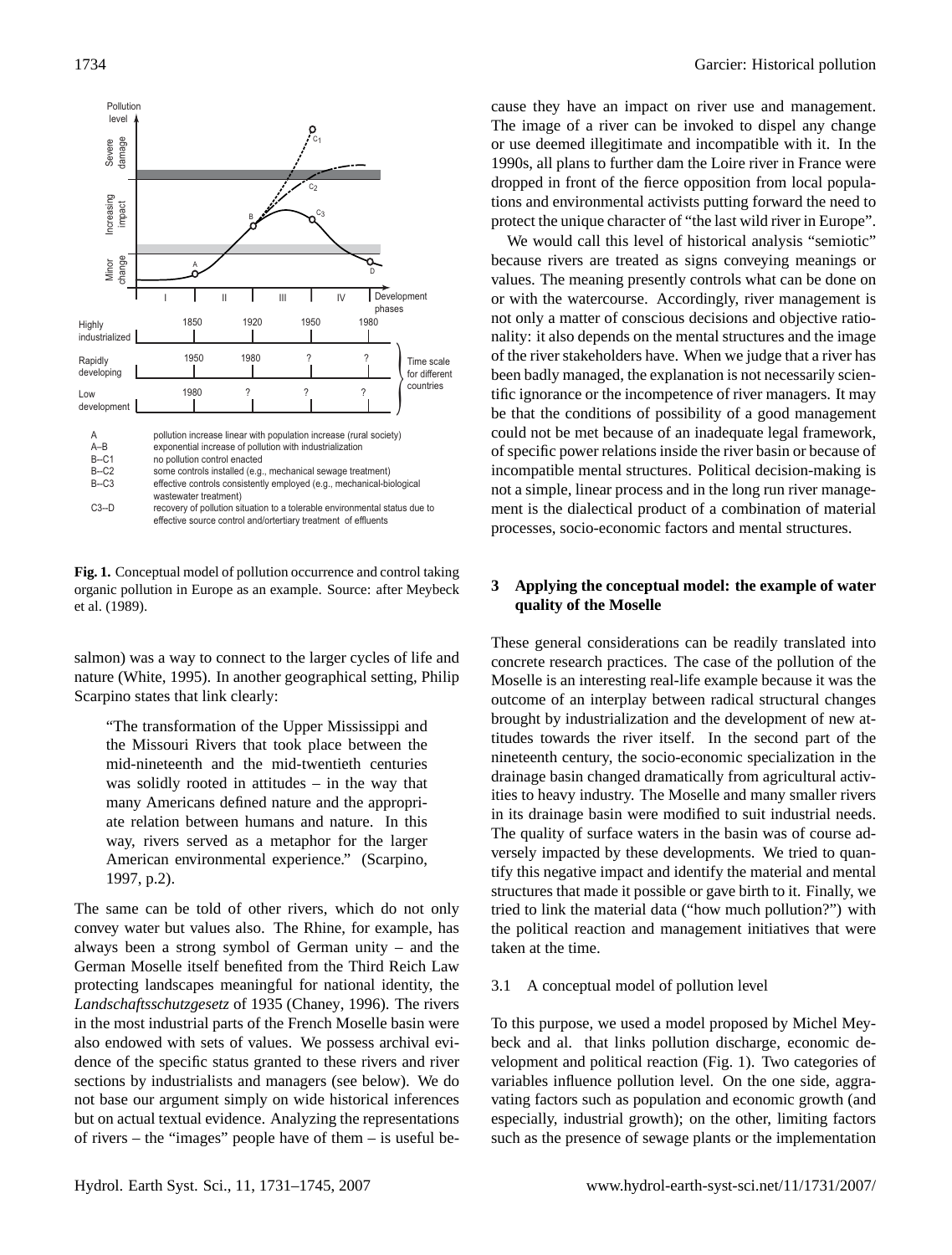of efficient control strategies (pollution taxation, for example). This conceptual model assumes some kind of link between the pollution level and the political reaction since inflexion points appear at certain moments in time and give birth to various scenarios. However, it does not specify the nature of this link: how does the pollution level influence the decision process that leads to management initiatives? In turn, what is the impact of management strategies on pollution levels? And more generally, would historical hindsight back up the model assumptions? My point here is that on the Moselle, there is no direct connection between the objective level of pollution and the social and administrative response to it, because it is not because people "become aware" of a problem that it will be solved – precisely because of the inertia of historical structures, whether material or mental. Polluting a river is socially acceptable if its only value is to serve as an industrial tool.

The data sources used to specify the model are diverse. France has a tradition of public administration of natural objects. This derives from Gallic legal idiosyncrasies, most notably the eminent role of the centralised State as a landowner. Moreover, through law, the State – and not the judge – is the primary socio-spatial regulator. The State is the rightful owner of all rivers deemed "floatable and navigable" (for an overview of history of the French water law, see [\(Gazzaniga](#page-13-17) [et al.,](#page-13-17) [1998\)](#page-13-17)). It does not own the water, which in French law has always been "res communis" – the property of all – but it owns the banks and the bed. For smaller rivers that can be privately appropriated, the State still has a right to validate the use owners make of water because he should guarantee the mutual compatibility between all the water uses of a river. Accordingly, vast amounts of technical and management data on rivers can be found in the public archives kept in every "département". The continuity of the State from the early monarchies to contemporary day through the Revolutionary period enables one to have spectacular historical depth. To reconstruct the modifications applied to river beds in the Moselle basin, we primarily used reports from the civil engineers' bodies in charge of the management of rivers. These reports sometimes provide more general overviews on water uses in a "département" or on a river and sometimes include statistical data. Two main bodies have been in charge of river management. For the smaller watercourses ("non-navigable and non-floatable"), it has been the corps of the *Génie rural et des Eaux et Forêts*. For the larger watercourses (i.e. "floatable and navigable"), the corps of the *Ponts et Chaussées* and more specifically, the *Service de la navigation* have taken responsibility. In the Moselle basin, however, there have never been such influential engineers as Tulla on the Rhine (whose action is thoroughly analysed by [Blackbourn](#page-13-18) [\(2006,](#page-13-18) pp. 76– 119)). Two reasons explain this. First, the chief engineers have to move periodically to other parts of the country to prevent their being involved in local politics and compromises. Second, there has never been on the Moselle such a service as the *Service spécial du Rhône* which guarantees a long lasting river management philosophy, beyond individual people.

Other public technical bodies (first, the *Inspection du Travail* then the *Corps des Mines*) have been in charge of the overview of industrial activities. Since 1810, France has had a legal framework that categorizes industrial activities according to their level of nuisance. Three categories have been created and for the first two, public authorization is necessary to create a plant. An order of the prefect (the representative of the State in every "département") allows an industrialist to proceed with the construction of the plant but specifies by what norms the plant operation should abide. The demands of the industrialists, the technical documentation they provided, the answers of the technical bodies and the prefect can all be found in the public archives, where they are classified on a communal basis. They provide a very interesting source of information on industrial discharges. Moreover, the technical bodies in charge of the industrial sector were responsible for the compilation of production statistics. Production statistics are also available for publicly owned companies most notably *Charbonnages de France*, the coal production monopoly created by the nationalisation and merger of independent mining companies after World War II ([HBL](#page-14-16), [1993;](#page-14-16) [Haby,](#page-14-17) [1965\)](#page-14-17).

For private companies, the situation is more complicated, because even if they still exist, they seldom have archives available for historical research. One exception is the steel company Arcelor, which set up a specific archival service, gathering all the archives from the various steel companies that merged over the years (referred to in this paper as "Espace Archives Arcelor").

Finally, since World War II, France has devised numerous national and regional development strategies to compensate for territorial inequality and especially for the weight of the region of Paris. These strategies were translated into policies at the regional level. In face of vigorous industrial and urban growth, water was becoming a limiting factor of regional development in the 1950s. To forestall that ominous prospect, public authorities devised the 1964 Water Law that created basin agencies and water taxes based on polluter-pay principles. The Rhin-Meuse basin agency has been, since its debuts, a huge provider of data on water and watercourses. They have been in charge of the equipment of the basin with sewage treatment plants and large amounts of documentation are available in their archives.

3.2 Industrialization, evolution of historical structures and water pollution issues in the Moselle basin

The Moselle is the main tributary to the Rhine. Its river basin has a surface of 28 280 sq km and is shared between three countries. France has slightly more than 50% of the basin, and most of the headwaters. Luxembourg has 15% of the basin, through sovereignty over most of the river Sûre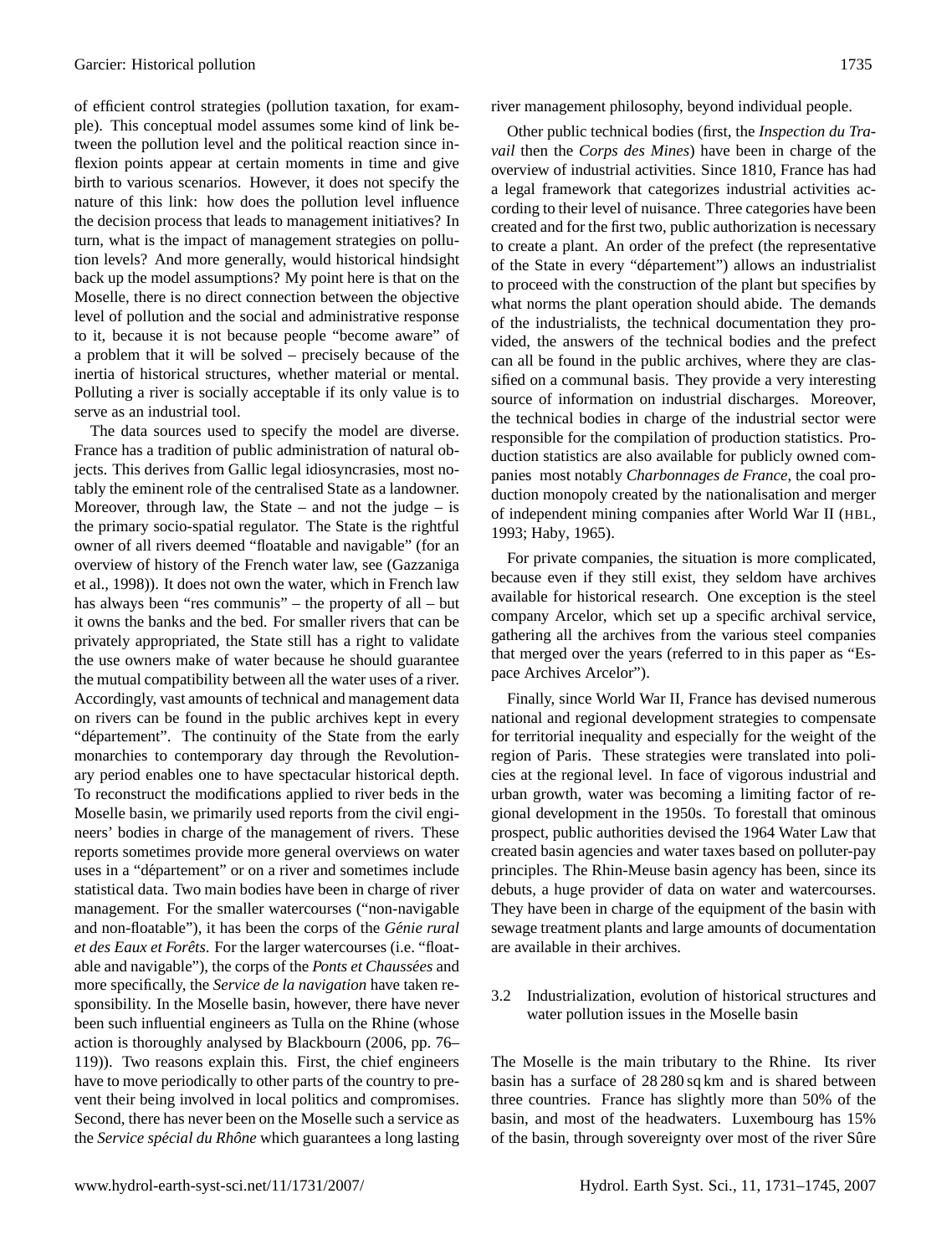

<span id="page-5-1"></span>**Fig. 2.** The drainage basin of the Moselle.

(Sauer) [4](#page-5-0) . Germany has the lower course of the river, down to the confluence with the Rhine, at the *Deutsches Eck* ("German Corner") in the city of Koblenz (Fig. [2\)](#page-5-1).

### 3.2.1 From the agrarian to the industrial river

Historically speaking, the Moselle has been documented by text archives since Roman times. It was then an important axis of circulation between the North and the South of Europe and the city of Trier, in contemporary Germany, was the capital of the province of Belgium. A long poem by Ausonius (fourth century) dedicated to the river provides the first known mention of water mills in Europe, an indication of the ancientness of human action on the river itself [\(Bloch,](#page-13-19) [1935\)](#page-13-19). The Moselle, however, was never modified significantly before industrial times, because of hydro-geomorphological constraints and historical circumstances. The river carried a large amount of bed-load that proved to be a severe obstacle to fluvial navigation and human settlement. The river was constantly changing its course on its flood plain, acquiring a reputation of "treachery" and making itself extremely difficult to control [\(Le Masson and Le Joindre,](#page-14-18) [1835\)](#page-14-18). Navigation was further impeded by the political segmentation of the river after the demise of the Carolingian Empire (ninth century). All local authorities levied large tolls on navigation, providing a strong disincentive to the development of commercial flows and making any project of course rectification irrelevant. Quite paradoxically, the Lorraine region was not organized around its main river. Local uses were dominant: the river served as a source of fish and its floodplain was used to raise cattle. As a consequence, before the 1850s, most rivers in the Moselle basin, including the Moselle itself, were in a subpristine state<sup>[5](#page-5-2)</sup>. Fish was plentiful and renowned and the riparian landscapes were celebrated - specifically in the German part of the basin, where the Moselle meanders in vine-covered gorges. The only exception in the basin was the Saar river in Germany. In the Saar region, coal mining was an ancient activity that received a new impetus under the leadership of the Counts of Nassau-Saarbrücken (mid-eighteenth century). In the 1820s, after the merger of all mines into a single organisation overseen by the Prussian state, production reached an industrial scale. The introduction of steam engines in mines allowed for the creation of new mine pits and the expansion of existing ones through the pumping out of underground waters. The spatial and quantitative expansion of mining activities had a strong impact on the regional environment. The first reported consequences were soil subsidence and the disappearance of springs, which forced the local authorities to encourage a centralised water distribution system [\(Kraemer,](#page-14-19) [1999\)](#page-14-19). Later, in the 1850s, induced activities such as iron production began to impact adversely the quality of the Saar in Germany (Dülmen and Labouvie, [1992\)](#page-13-20).

In the French part of the basin, industrial development happened later than in Saarland but with spectacular strength and rapidity [\(Bour,](#page-13-21) [1995\)](#page-13-21), bringing unforeseen structural changes to the region and the river. Industrial growth was based on the three valuable ores that can be found in Lorraine (see Fig. [3\)](#page-6-0): coal, iron and salt. The coal seam in France is in the continuity of that of the Saar and was mined industrially

<span id="page-5-0"></span><sup>&</sup>lt;sup>4</sup>In this paper, we generally use the French names of the rivers. However, we will also provide the German names when appropriate.

<span id="page-5-2"></span><sup>5</sup>Some exceptions are documented in the grievances books requested by the Revolutionary power in 1789. For examples, some stakeholders of the Fensch river complained about the impact of mining and proto-industrial activities of the Wendel ironworks, but these complaints remained extremely local.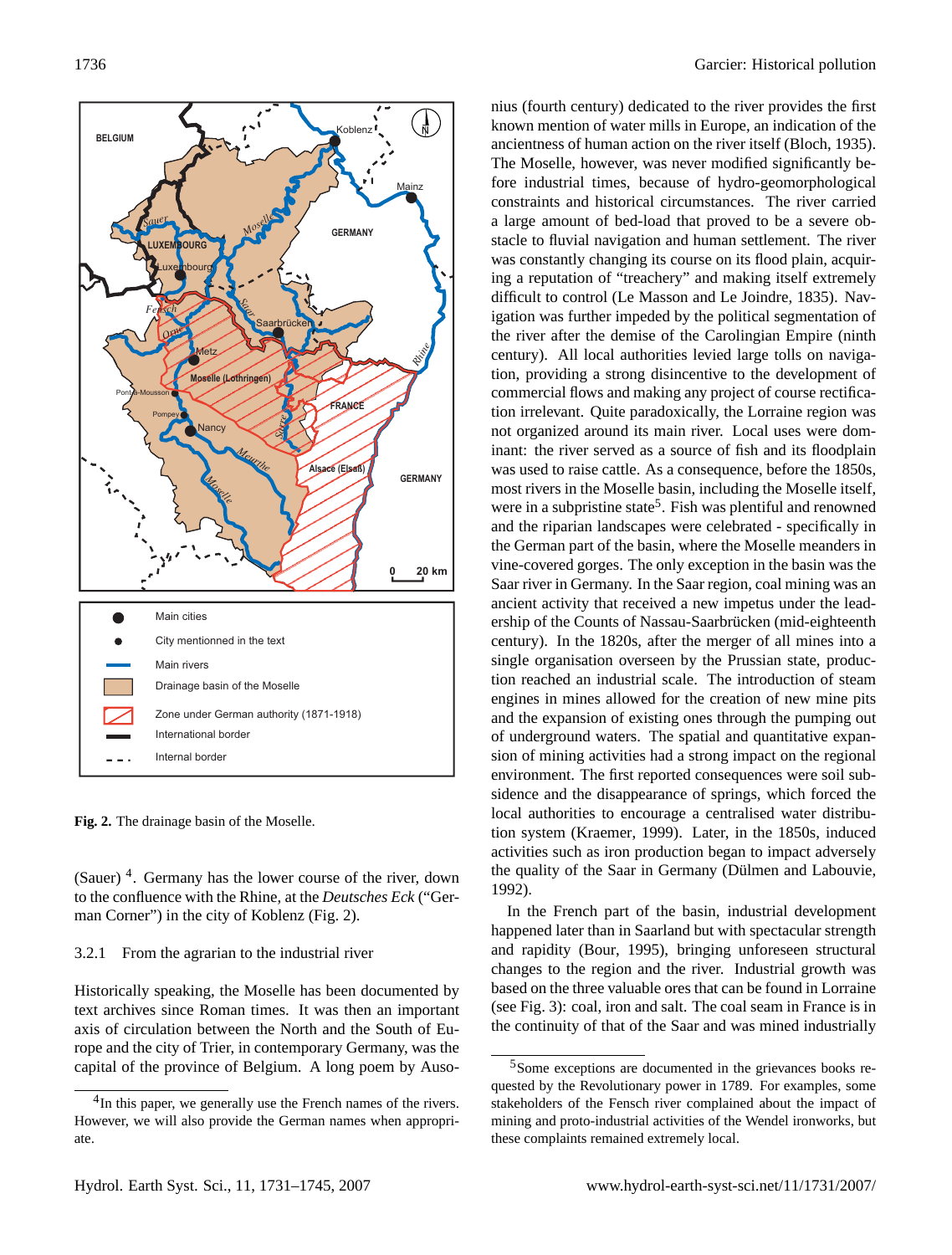from the 1840s. In the east of the region can be found massive amounts of low-content iron deposits. The local pig-iron industry, located in the mining areas, transformed itself into a very powerful steel industry after the technical process to eliminate the phosphorus contained in the local ore fell into the public domain in 1893. Finally, the geological salt deposits found in the region served as raw material for various chemical industries, the most notable being the soda plants using the Solvay process (founded between 1871 and 1910). Other industries had developed earlier, and locally, their impacts were significant. At the head of the basin, the Vosges mountains provided good conditions for the textile industry. After the annexation of Alsace and the northern part of Lorraine by Germany in 1871, this industry received technical, human and financial support from the Alsatian industrialists who had decided to leave Alsace to remain in France.

The industrialization process triggered three main lines of structural changes for the rivers in the basin. First of all, a large majority of the new plants favoured locations close to the watercourses because they needed the proximity of water. Water served as an input in some industrial processes (steam production for example), as a cooling fluid and also, as the receptacle of industrial effluents. From the 1850s, all newly created plants in the Moselle basin were located in close proximity to the watercourses. This profoundly modified the riparian landscapes, specifically in those areas where industrial clusters developed around specific industries (steel, soda, etc.). Moreover, it increased competition for water between existing users and the new large industrial plants. When arbitration was needed, the advantage was often given to the most capital-intensive users. This process can be seen as early as the 1860s in Saarland: at this date, a paper mill in Dillingen filed a lawsuit against the steel factory of the same city, which was consuming most of water of the Prims and polluted the rest in such a fashion as to make the production of paper impossible. The paper mill lost its lawsuit, which brings Richard Van Dülmen and Eva Labouvie to say:

"From that period, the water needs of a paper mill had to yield in front of those of a heavy industrial plant." (Dülmen and Labouvie, [1992,](#page-13-20) p. 67)

Second, the industry needed enhanced transportation, because it imported some raw products and exported much of its production to other parts of the country or abroad. Railway played a role but other cheaper alternatives were also considered and especially the building of canals. From the 1870s, there was a constant drive to upgrade the canal system in the region. The notorious "Freycinet plan" of 1879 planned to build 1400 km of canals in France, a large part of them in industrial areas. From then on, the Moselle itself underwent constant rectification works to suit the needs of the industry [\(Cermakian,](#page-13-22) [1975\)](#page-13-22). The most telling example is the *Canal des Mines de Fer de la Moselle* that was opened in 1932. The canal was built by private interests to bring in coke imported from the Ruhr and export iron products to the Bel-



<span id="page-6-0"></span>**Fig. 3.** Spatial specialization of industrial development in the basin of the Moselle.

gian and Dutch ports through the Rhine system. It consisted of two sections: one was built in the Moselle floodplain, parallel to rhe river; the other used the river channel itself that was thoroughly dredged. The drive for canalization went further and in 1964, Rhine-type barges could navigate upstream up to Nancy<sup>[6](#page-6-1)</sup>. The rectification process proved detrimental to water quality, because it disrupted the dynamics of natural self-purification by removing riparian forests and wetlands.

The third structural change that affected the region and the river was the growth and spatial reallocation of population. The region lacked unskilled workers and the industrialists and mines had to organize immigration networks to bring workers from Poland, Belgium and Italy first and from Northern Africa after World War II. Some cities in the most industrial parts of the basin experienced spectacular growth. This called for a complete upheaval of urban water provision, since the traditional modes of water provision and evacuation

<span id="page-6-1"></span><sup>6</sup>Before that, only 350 tonnes barges could navigate on all of the canal system. From 1964, the waterway was open to 1200 tonnes barges.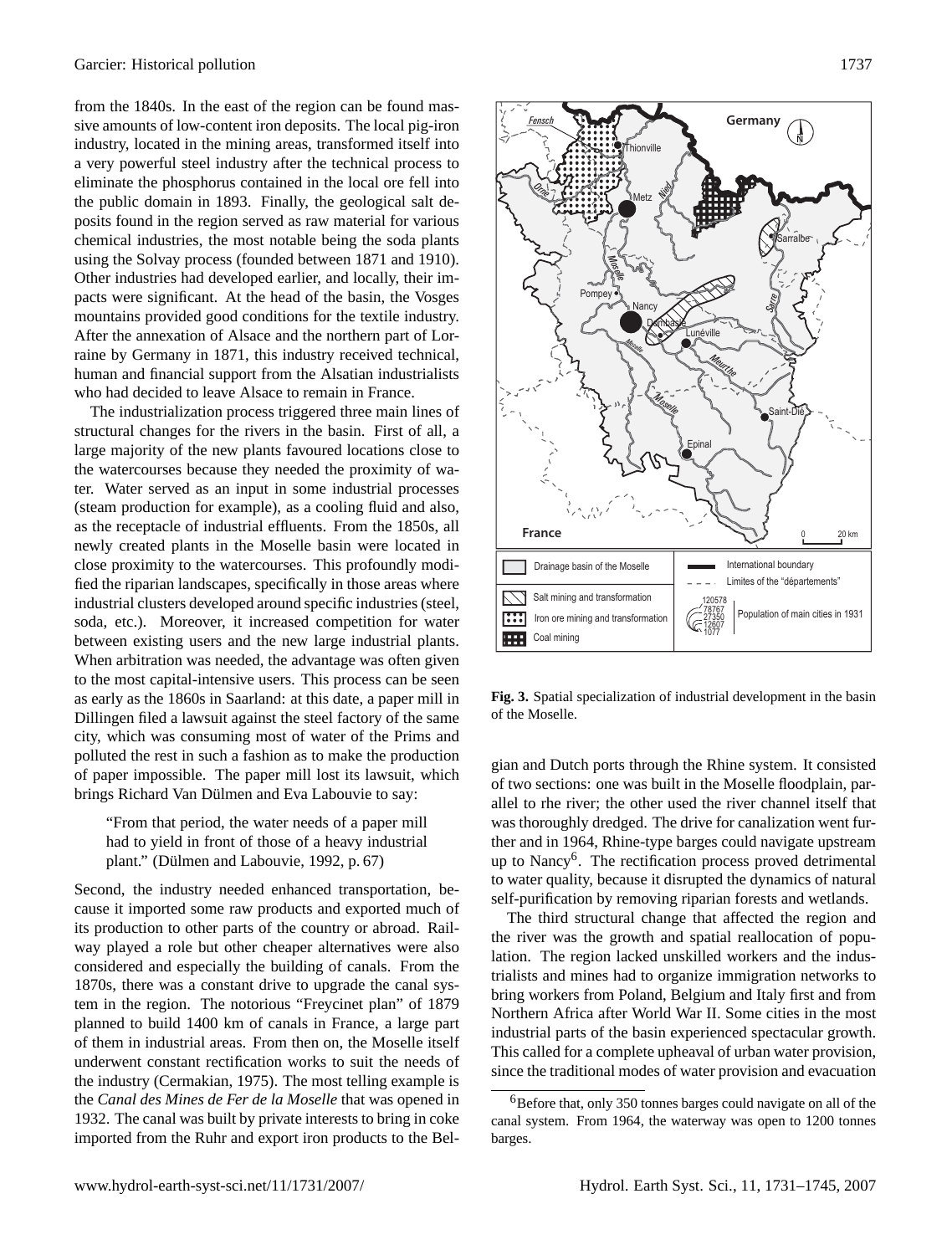

<span id="page-7-0"></span>**Fig. 4.** Evolution of the communal population in the Moselle basin in France between 1851 and 1946.

were quickly outpaced by the rhythm of urban expansion. Water was essential for urban growth. In the mushroom cities created by industrial activities, it became standard to have access to large amounts of flowing water for domestic and urban uses. Waste waters were then rejected without treatment into the natural environment through the sewer systems that were extensively built in the region between 1870 and 1950. In 1946, a study counted only three existing urban waste water treatment plants in the whole Moselle basin, two of which had been out of order for at least six years. Quite predictably given the experience of other cities in France, England or Germany, the development of urban hygiene in the cities of the Moselle basin resulted in severe degradation of the watercourses by organic pollution of domestic origin. Figure [4](#page-7-0) illustrates the changes brought about to the existing spatial structure of population in the basin between the 1851 and the 1946 census. The main axis of the river system, the large cities and the industrial basins concentrated most of the population growth. The more rural areas in the centre and in the west of the basin experienced depopulation. The net result was a changing geography of pollution, with increased urban pressure on watercourses in those areas where industrial pressures were already very high.

However, there was another type of change induced by industrialization. The coming of age of a powerful industry progressively modified the "semiotic" status of rivers for local societies. The transformation of rivers from natural objects into industrial tools was gradually vindicated in the region. Around the 1870s, there still were strong debates about the legitimacy of industrial impacts. An *ingenieur de ´ la navigation* gave this warning about the proposed creation of chemical plants on the river Meurthe:

"Should the Meurthe receive without restriction the waste waters of all these plants (how harmless should any individual discharge be), this pure and limpid river would very soon be profoundly altered [in French: *dénaturée*] and could not provide anymore the riverside residents with the services from which they benefit today and are entitled to."<sup>[7](#page-7-1)</sup>

The city of Nancy, located downstream of a proposed plant, notified its disagreement too:

"The municipal administration is convinced that this project would have the direst consequences for our city. Under a first layer of vegetal earth, the Meurthe valley is filled, on all of its length, by a layer of granitic sand and gravel which thickness varies between 3 and 10 m. This layer of rather pure alluvium contains the underground water table which supplies water to the population of the valley and especially to a large part of the population of Nancy." [8](#page-7-2)

However, these projects were allowed to proceed, for two main raisons. The first one is that some stakeholders found technical solutions to accomodate the new factories. For example, the city of Nancy turned to other sources of drinkable water and started to discharge in the Meurthe the untreated waste waters collected by the sewer system it built in the 1880s. The second reason is that industrial development was seen as more important than the preservation of streams themselves. Instrumental rationality justified the artificialization of the river system. By 1910s, barely a voice contested the legitimacy of the industrial "take-over" of the rivers, because of the economic importance of the industry itself, but also because preserving the streams was not an overwhelming concern. The stream had no value in itself. This was theorized by German scientists working in the Rhine basin. The

<span id="page-7-1"></span> $7$ Archives départementales de Meurthe-et-Moselle, file 5 M 167. Chief Engineer's opinion, in: Report of the *Ingenieur ordinaire ´ de la navigation* on the creation of a potassium cyanide plant in Laneuveville-devant-Nancy, 16 December 1871.

<span id="page-7-2"></span><sup>8</sup>Archives departementales de Meurthe-et-Moselle, file 5 M 167. ´ *Observations adressees ´ a M. le Pr ` efet de Meurthe-et-Moselle [...] ´ relatives au projet de la fondation d'une usine de produits chimiques*  $\grave{a}$  la Neuveville, Paris, Seringe Frères, 1872, p. 5.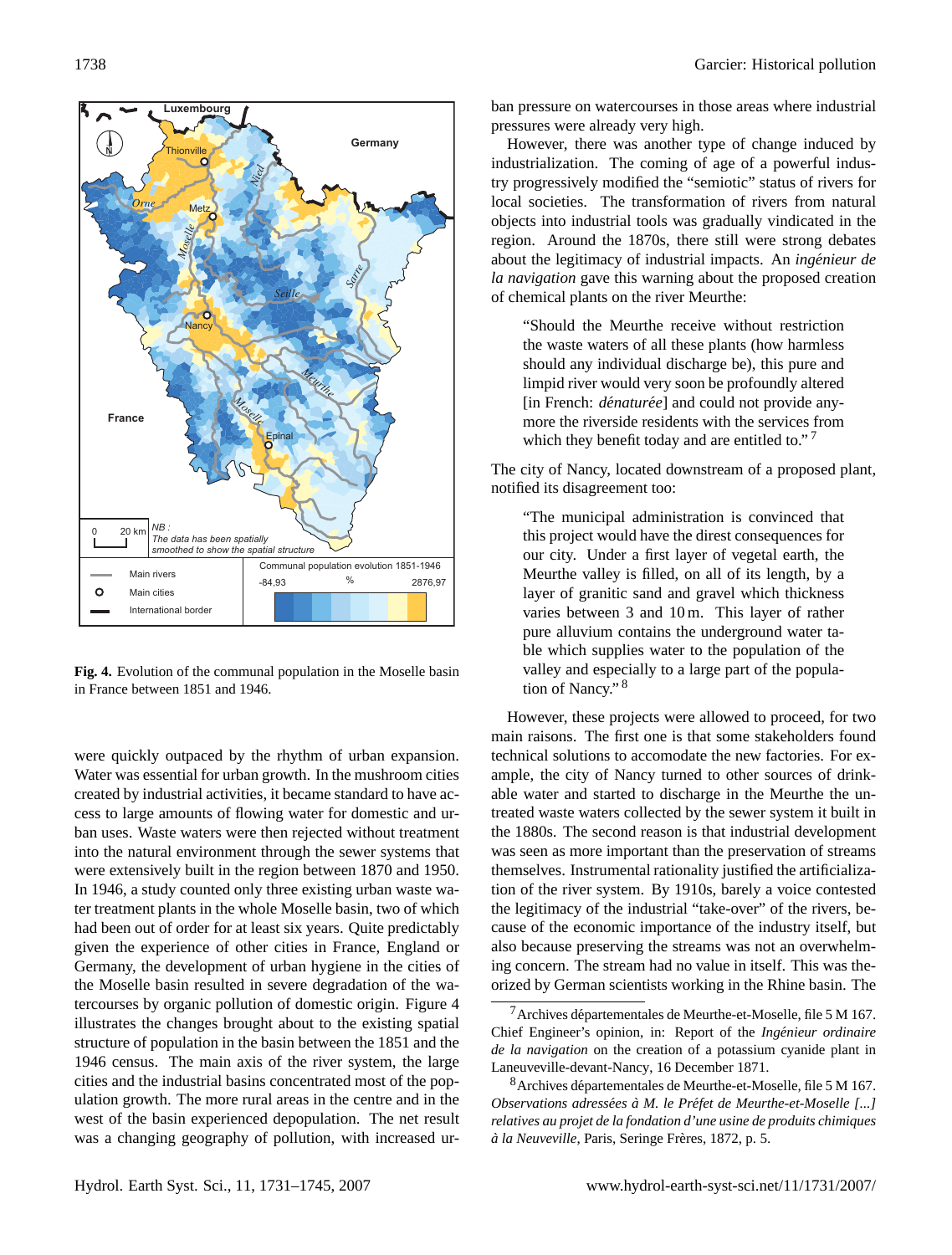best known of them, Curt Weigelt, was originally working as a fish expert in Alsace. He was the first to study methodically the impact of industrial effluents on fish life [\(Weigelt,](#page-14-20) [1885\)](#page-14-20). However, by 1900, he was hired away by the German Chemical Industry Syndicate [\(Buschenfeld,](#page-13-23) [1997,](#page-13-23) p. 71) and started to write scientific pieces favourable to industrial discharges. He introduced the concept of *Opferstrecke* ("sacrificed section"). His work was translated into French and was known by river managers in Lorraine, on both sides of the border. Here is what Weigelt meant by "sacrificed section":

"Every time that a process capable of purifying the wastewaters cannot be implemented because of its excessive cost, it should be allowed to sacrifice a section of the stream to the partially treated wastewaters, in order to make use of self-purification. However, this sacrifice cannot be made in favour of raw, untreated waste. In general, the maximal length of such a sacrificed section should not exceed three kilometres." [\(Weigelt,](#page-14-21) [1903,](#page-14-21) p. 556)

This concept was put to use in the Ruhr region as early as 1904 and very soon, its scope expanded beyond its initial, fairly prudent, formulation. The river Emscher was modified to become a major industrial wastewater collector [\(Held,](#page-14-22) [2002\)](#page-14-22). This functional view of rivers was also present in the Moselle basin (most notably on the Fensch and the Orne) and the "sacrificed section" model endorsed by the Administration. In 1910, for example, here is how an industrialist describes the visit made by a German expert on the Fensch to assess the seriousness of water pollution:

"The baron of Richthofen [the expert] has been very amiable with us. He repeated again and again that he knew exactly and had known for a long time the situation on the Fensch. Industry, he said, certainly contributes a large part to the impurities discharged in the Fensch but from another standpoint, without the industry, what would have become of the entire region?"[9](#page-8-0)

The concept legitimated the devolution of river portions to industrial pollution when no other economically sensible so-lution was available to preserve industrial prosperity<sup>[10](#page-8-1)</sup>. Later on, the functionalization of rivers was theorized even further and granted a moral and aesthetic status. In the conclusion of a book commissioned in 1932 by the Commerce and Industry Chamber of the city of Metz to celebrate the completion of the *Canal des Mines de Fer de la Moselle*, the author writes:

"And now, we will go see the finished works. Some will regret the modification of a familiar landscape. [...] But the consideration of the wealth, the jobs, the affluence brought to our region by the completed works will console the poet, the fisherman and the stroller alike. And then, will the landscape be less beautiful? [...] Some landscapes are divine, some are artistic but some others are simply human. They bring about, more than others, work and travel; they induce, as much as others, meditation. Some have said, maybe with a little pomposity, that factories were cathedrals of labour and they have been celebrated by a poet, the poet of sprawling cities, of the great Flemish towns [Emile Verhaeren]. Likewise, canals are rivers of labour; and these rivers are beautiful." [\(Houpert,](#page-14-23) [1932,](#page-14-23) p. 172)

It could be argued that these examples are partisan expressions of economic interest and ways of advocating changes that were only profitable for a wealthy minority. However, these attitudes towards the rivers were widely shared and proved historically long-lasting. The radical transformations brought to socio-spatial structures and river functions meant that those stakeholders (peasants, fishermen, etc.) who had an interest in preserving the agrarian Moselle were progressively replaced and outnumbered by those (the majority of population) who benefited from industrial prosperity. For the latter, the river was an essential part of a larger scheme, of the great industrial narrative of Lorraine which had been celebrated at the beginning of the twentieth century by the likes of [Laffitte](#page-14-24) [\(1912\)](#page-14-24) and [de Launay](#page-13-24) [\(1912\)](#page-13-24). It became very difficult to criticize an industry that had brought prosperity to a poor region and that was a cornerstone of French military security, scientific progress and national pride. For example, the iron used to build the Eiffel Tower in 1889 came from the Pompey plant, right by the Moselle. Lorraine, more generally, served as a display of all the attributes of French modernity in front of the perceived menace of Germany. In this context, the standing of the Moselle and its tributaries as objects of discourse changed alongside their structural characteristics. Once firmly in place, the functional vision of the Moselle as a backbone of industrial development was very difficult to reverse and it had a strong impact on pollution management.

### 3.2.2 How much pollution was there?

These historical developments explain, to a large part, the increase in water pollution since the 1850s: the objective

<span id="page-8-0"></span><sup>9</sup>Espace Archives Arcelor, file V10/150. *Account of the field visit of 20 April 1910*, 18 May 1910, p. 9.

<span id="page-8-1"></span><sup>&</sup>lt;sup>10</sup>We cannot provide here a detailed comparison of the French and German pollution management models. They were not very different because they shared the same legal basis. When Germany annexed a significant portion of Lorraine and the totality of Alsace in 1871, French law was granted the status of local law. The French laws prohibiting pollution or enacting administrative oversight of industrial operations were still valid. It was only progressively and not even fully that French law was replaced by local laws devised by the local parliament of the *Reichsländer* of Lothringen and Elsaß.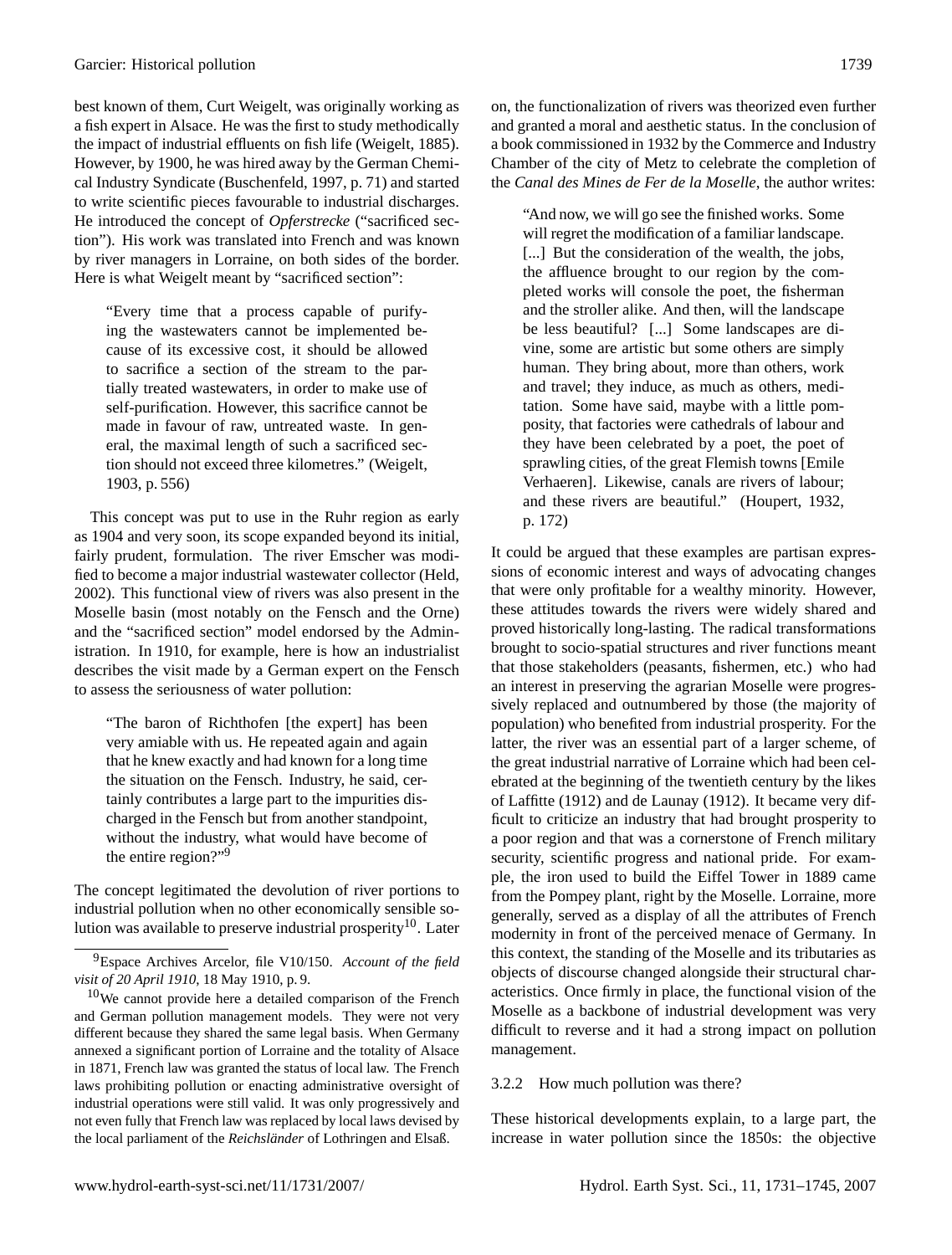![](_page_9_Figure_1.jpeg)

<span id="page-9-0"></span>**Fig. 5.** Estimation of organic pollution discharge from domestic and industrial sources in the basin, 1850–2000.

pollution discharged into the streams from industrial and domestic sources was vindicated by the strong economic and symbolic status acquired by heavy industry and by evolving social values invested in rivers themselves. On these grounds, all pollution management strategies stumbled on the objective and semiotic factors linking industry and rivers.

Figure [5](#page-9-0) provides a summary of organic pollution discharges in the French Moselle basin (including the French portion of the Sarre basin) since 1850. It is a rendition of Meybeck's curve applied to historical organic pollution. A few provisos have to be made. The unit of measure is the Population-equivalent (Pe), which is an aggregated index widely used in sanitation projects<sup>[11](#page-9-1)</sup>. The great advantage of using this index is that it enables one to compare domestic and industrial pollution. Domestic pollution was obtained by collecting census data. We considered that before 1965 all waste waters were rejected in the environment without treatment. This provides a high estimate for the years before 1870, because we consider that domestic waste waters were rejected directly into the streams by the sewer system, whereas in fact, sanitation networks were less common than cesspools at the time. After 1965, the construction of some large treatment plants began, removing an increasing proportion of pollution by direct discharge. To evaluate organic pollution of industrial origin, we used production statistics found in the archives for the most polluting industrial sectors: iron industry and coal mining. The equivalency ratios between actual industrial pollution and its measurement in Population-equivalent were drawn from a document published by the basin agency in  $1965^{12}$  $1965^{12}$  $1965^{12}$ . The dotted lines indicate a tendency when the data is too sparse to provide robust values. The plain line indicates values given by the basin agency itself in published documentation.

Mineral and toxic pollution are not included in the chart. Mineral pollution in the basin originates in the calcium chloride discharges in the Meurthe by the small numbers of soda making plants located south of Nancy in Dombasle. The pollution curve for these plants would be somewhat different, showing a succession of plateaux, because the amount of soda the plants have been allowed to produce and the amount of salty compounds they have been allowed to discharge have always been precisely defined by administrative procedures. In 1873, the Solvay soda plant made a total of 3300 tons of soda. By 1904, the combined production of all the soda plants reached  $206\,000$  tons<sup>[13](#page-9-3)</sup>. Toxic pollution is impossible to chart, because no consistent data has been collected before the mid-1980s. This absence is surprising. The production of toxical compounds (phenols, cyanides) by the iron and coke industries has been documented since the end of nineteenth century. However, using proxy techniques to document the evolution of toxic and heavy metal pollution (as do [Meybeck](#page-14-3) [et al.,](#page-14-3) [2007\)](#page-14-3) would probably be difficult, because most industrial rivers in the basin have been dredged and recalibrated a number of times. We lack the undisturbed settling ponds needed to measure heavy metals loads in sediments. Further studies would be needed to build the toxic pollution curve.

The organic pollution curve has two modes. A high point was reached just before World War I, when industrial development in the basin was buoyant. World War I brought things to a halt since the northern part of the basin was very close to the combat zones and industrial infrastructures were destroyed during the conflict. Recovery was impeded by the economic crises of the 1920s and 1930s then by World War II. Between 1919 and 1945, the economy did not substantially grow and the pollution level was accordingly fairly stable. It did not reach its 1913 mark before the beginning of

<span id="page-9-1"></span><sup>&</sup>lt;sup>11</sup>The definition of the Population-equivalent is variable across countries and time periods. Here we follow the French practice of the 1980s and consider that one Population-equivalent is the equivalent of a daily discharge of 180 litres of wastewater containing: 57 grammes of BOD5, 135 g of COD, 9.9 g of nitrogen and 3.5 g of phosphorus. Article 2 of the European Council Directive 91/271/EEC of 21 May 1991 "concerning urban waste-water treatment" simplifies the definition by considering that one Populationequivalent is worth a daily discharge of 60 g of BOD5.

<span id="page-9-2"></span> $12$ This document is kept at the Archives départementales de Meurthe-et-Moselle, file W 1245 99.

<span id="page-9-3"></span> $13$ Statistics kept at the Archives départementales de Meurthe-et-Moselle, file 1485 W 29. For other soda files, see 5 M 152, VC 4456, W 1245 115.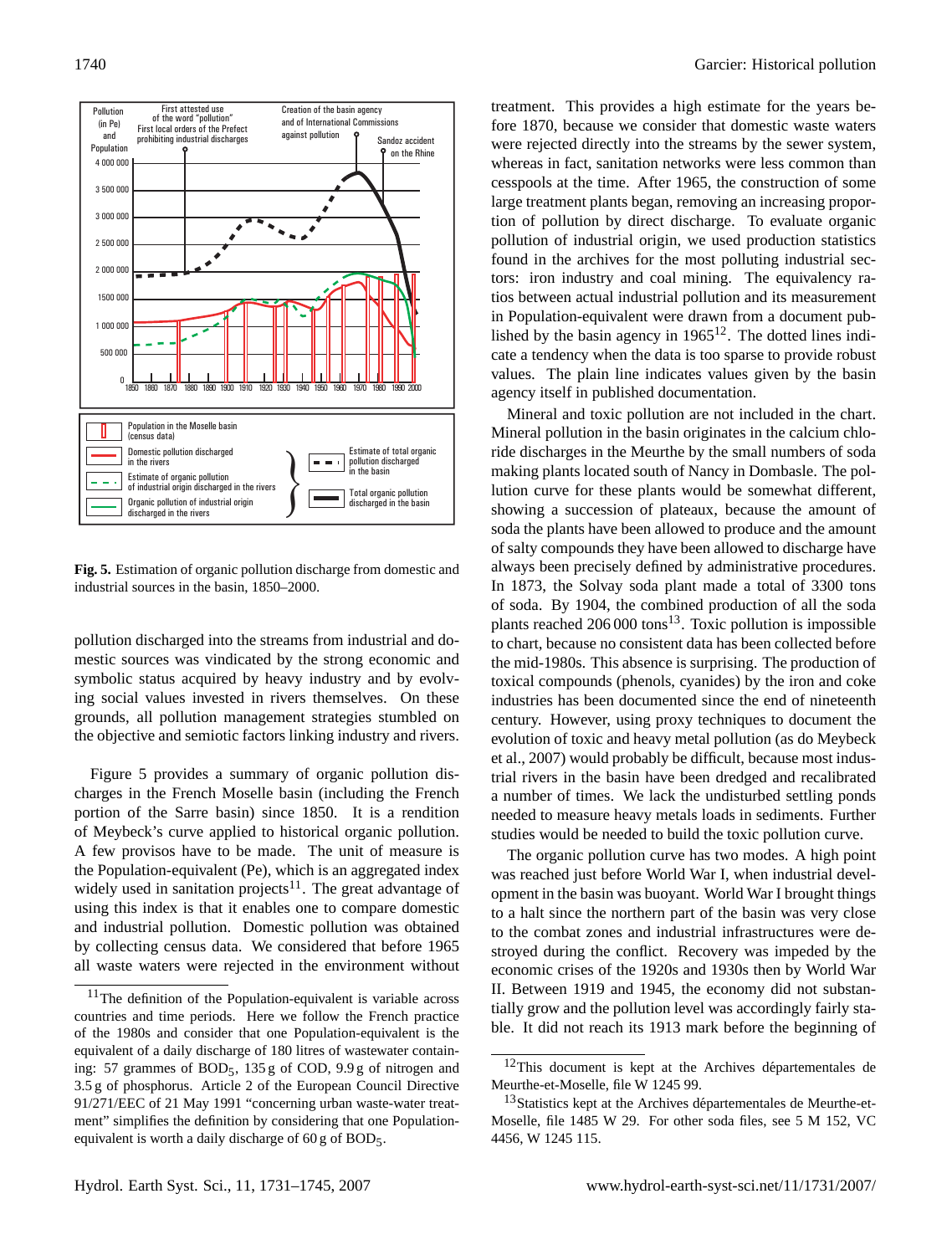the 1950s. After that date, strong economic and industrial growth induced a sharp increase of pollution.

The highest level of organic pollution in the basin was reached at the beginning of the 1960s. After that date, the decline of pollution owes to the reduction of domestic effluent (all the more remarkable because population numbers were still going up at the time). Organic pollution of industrial origin was abated more slowly until 1990. At that date, the rythm of pollution reduction increased. Today, organic pollution levels are probably lower than they were in the 1860s. However, it is striking to see that high levels of pollution were not a sufficient factor to trigger a strong political reaction. The high point reached at the beginning of the 1910s was not matched with an adequate control strategy, partly because the weight of structural and semiotic factors impeded its implementation.

### 3.3 Management issues

The Moselle pollution case is paradoxical because in France there was a variety of legal dipositions prohibiting the alteration of streams. The fishing law of 1829 and the decree of 1897 concerning the protection of fish forbid the use of poison to catch fish. The decree of 15 October 1810 on industrial factories (see page [1735\)](#page-3-1) and its subsequent modifications (in 1917 and 1976) incorporated detailed provisions on the discharge of industrial wastewaters. Some ad hoc prefectoral orders were taken as early as the 1870s to protect fish from industrial discharges in the most preserved areas of the  $basin<sup>14</sup>$  $basin<sup>14</sup>$  $basin<sup>14</sup>$ . It cannot be said, accordingly, that river managers were "unaware" of water pollution. The legal dispositions were simply inadequate to prevent an increase of pollution.

A first element of explanation is that the existing legislation did not elaborate on *what was* "industrial water pollution". The word itself never appeared in the actual texts. All endeavours to enact a new national framework specifically for water pollution issues failed repeatedly in 1911, 1920, 1923, 1932 and again in 1949 [\(Garcier,](#page-13-2) [2005,](#page-13-2) pp. 209–212). The existing laws used to control pollution were intrinsically contradictory. The fish laws considered the introduction of nefarious substances into the streams as a criminal behaviour, because it was a technique used by fish poachers. At the same time, the industrial legislation inaugurated by the decree of 1810 vindicated the discharge of industrial effluents if they respected some rather arbitrary norms. The result was a legal aporia, where the Administration endorsed industrial discharges while condemning their impact on fish.

There was in Lorraine no real feeling of urgency towards industrial pollution because between the 1870s and the 1910s, most stakeholders assumed that advances in science and technology would be able to solve the problems created by contemporary industry, especially for those industrial sectors that incorporated a lot of science and research (e.g. steel making and mineral chemistry). Medical and technical publications mention various experiments to recover industrial waste, e.g. [Freycinet](#page-13-25) [\(1868\)](#page-13-25). There was a widespread alchemistic belief that some monetary value resided into industrial waste, much as faecal matter could be transformed into fertilizer or tar into aniline with a profit. Some new technical processes were needed to remove waste products. In the meantime, settling ponds or basins were advocated. The use of alkaline additives was recommended to tamper acids in excess. The lack of apparent interest in doing technical research on pollution was compounded by that widely shared belief that domestic wastewaters were more of a problem than industrial effluents. In his celebrated *Traité d'hygiène industrielle*, the Professor Léon Poincaré, a professor of public hygiene at the university of Nancy and a admirer of Pasteur's work on microbes, wrote:

"The discharge of waste in the rivers is much more dangerous than the discharge of industrial wastewaters." (Poincaré, [1886,](#page-14-25) p. 13)

In this context, the formulation of the concept of river "selfpurification" (in William Ripley Nichols' work on the Merrimack and Blackstone rivers in 1879) provided a strong support for the loose application of water pollution regulations. What need was there to treat industrial effluents if rivers could do it for free?

In any case, the application of prohibitory dispositions towards pollution would still have been extremely difficult. The Administration did not have the means to conduct systematic controls. Proving that a specific factory was to be blamed for inordinate water pollution was extremely difficult. In the 1920s, the creation of new coking facilities on the Orne and the Fensch had a dramatic impact on the aquatic fauna: some river sections became entirely devoid of life. On the Moselle itself, the creation of coking facilities in Ponta-Mousson and Thionville between 1923 and 1925 imper- ` iled the fish stock<sup>[15](#page-10-1)</sup>. The existence of an industrial cluster made the identification of culprits an impossible task. In this context, the industrialists could go on with legal and illegal discharges without much concern. Some of them simply avoided being caught red-handed:

"We still discharge in the Fensch the wastewaters of the pickling plants [...], which give a red color to the waters of the Fensch for some time after the emptying of the tanks. We will start operate in a few days a new tank for acid waters, which will allow us to discharge only during the night. This will not prevent the pollution of the river, but will make it less visible."<sup>[16](#page-10-2)</sup>

<span id="page-10-0"></span> $14$ Archives départementales des Vosges, files 329 S 1 and 20 M 30.

<span id="page-10-2"></span><span id="page-10-1"></span><sup>&</sup>lt;sup>15</sup>Archives départementales de Moselle, file 5 S 10.

<sup>16</sup>Espace Archives Arcelor, file V10/77, Letter of the director of the Wendel factory of Fenderie to the Central Bureau in Hayange, 10 June 1924.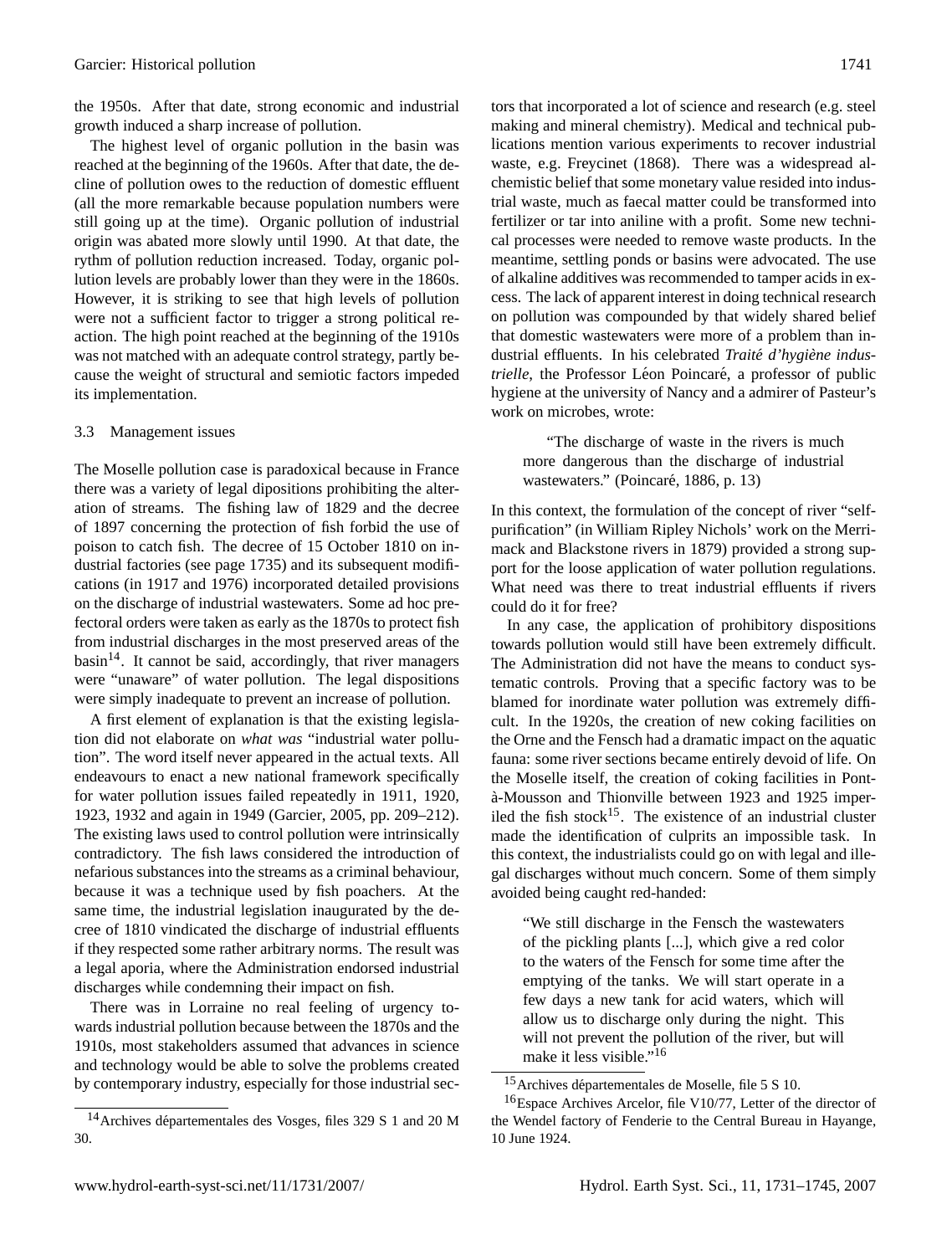Some fishermen associations indeed sued individual polluters for fish poisoning. However, the fishermen never contested the legitimacy of the industry. It was simply the alleged fraudulency of some discharges and their financial impact for the fishermen associations that were at stake. The few industrialists that were confronted on these issues did not hesitate to either buy the fishermen associations' silence or blackmail the Administration, as in this excerpt from a letter sent by the director of a major paper mill to an *ingenieur ´*  $des$  *Eaux et Forêts*:

"If the prefectoral order [prohibiting pollution] is ever used to file a lawsuit against us, we will close the Clairefontaine Paper Mills, and we will only reopen it when we are certain that we can go on with our production without being exposed to a bullying we cannot tolerate anymore. The Administration will have to take sides and state clearly if the activity of a factory that employs 1100 workers, pays seven millions of salaries and pays the State one million in taxes is less important than the grousing of [the president of the fishermen association of Raon]."<sup>[17](#page-11-0)</sup>

The Administration yielded to this type of pressure for political reasons, in a context where the semiotic status of rivers made water alteration a legitimate option. In the 1980s, such attitudes towards pollution and the rivers were still prevalent – a clear sign of their long-lasting influence of river management. Here is an excerpt of a meeting at the préfecture of Meurthe-et-Moselle held in 1982 between the prefect and representatives of a soda maker:

"Mr. Montfort [CEO of Solvay France]: "Solvay feel they are attacked from all sides, except perhaps by the Administration. If we have to reduce pollution effectively, we will probably have to close one of the plants on the Meurthe and dismiss half of the workforce, to 1500 workers. Or maybe, the Administration could suspend the orders enjoining the soda factories to reduce pollution. [...]

The prefect remarks that the Administration has always adopted a soft stance on this issue, for example by differing the application of the orders requiring a decrease in discharges by 1<sup>st</sup> January 1981."[18](#page-11-1)

After World War II, there was however an small evolution of the semiotic status of rivers, and most importantly, of pollution itself. At the end of the 1940s, some civil engineers had begun to worry about water provision in the region [\(Brunotte and Wargnier,](#page-13-26) [1949\)](#page-13-26). Consumption was rapidly increasing due to economic and population growth and the refurbishment of distribution networks. In the foreseeable future, some shortages were to be feared. It fuelled a demand for water expertise and between 1949 and 1957 the State's technical bodies conducted studies on the regional water budget<sup>[19](#page-11-2)</sup>. They showed that pollution was a factor of shortage because it impeded the use of some water resources. Pollution was rapidly growing and could not be seen as a criminal – i.e. deviant – behaviour anymore: pollution was a structural element of the water budget and a limiting factor to further industrial expansion. Controlling chronic pollution was a precondition of continued prosperity. A new pollution management strategy was devised which hinged on strategic planning of sectoral water uses and polluter-pay principle. The Water Law of 1964, which created the basin agencies, provided the legal framework required to enforce this new strategy. The basin agencies produce five-year strategic plans which lay out all the investments and policy initiatives programmed in the basin. The plans are financed by pollution and water abstraction taxes nominally paid by all water users in the basin except farmers. The level of the taxes is voted by a basin committee which includes representatives of the State, of water users and of basin stakeholders (environmentalists, for example). Even if the polluter-pay principle has been invoked from the start as the conceptual basis for taxation, the level of the taxes has never been high enough to become a true incentive. Until the 1990s, tax revenue was dimensioned to provide exactly the amount necessary to finance the wastewater plant equipment plan: pollution control was based on the mutualisation of the financing of pollution abatement equipment and not on cost internalisation incentives through taxation.

However, the Moselle was still strictly viewed as a source of water and the managers' aim was to insure mutual compatibility between all water uses within the basin. It allowed for the building of dams in the upper reaches of the basin: the goal was to limit the seasonal variations of hydraulicity so as to dilute pollution as much as possible. In direct accordance with the weight of historical structures, it was socially more acceptable to further modify the river than to act vigorously on pollution sources.

Two other points are worth noting. First, and despite all claims to the contrary from the river managers, it was not environmental concerns that gave birth to the basin agencies and the new tax-based policy instruments but the need to make sure that water shortages would not undermine the growth of the urban-industrial system in France. Second, the basin agency had to take into account the industrial consensus existing in the Moselle basin. In the beginning the

<span id="page-11-0"></span> $17$ Archives départementales des Vosges, file 8 M 214. Letter of the director of the Clairefontaine Paper Mills to the *Chief Ingenieur ´ des Eaux et Forets ˆ* , 7 June 1929.

<span id="page-11-1"></span> $18$ Archives départementales de Moselle, file 1497 W 117. Minutes of the meeting with Solvay France, SA, 11 February 1982.

<span id="page-11-2"></span> $19$ Archives départementales de Meurthe-et-Moselle, file W 1245 111. See for example Société d'études pour l'alimentation en eau de l'Est de la France, "Alimentation en eau du bassin lorrain", *Inventaire des besoins en eau*, 1957.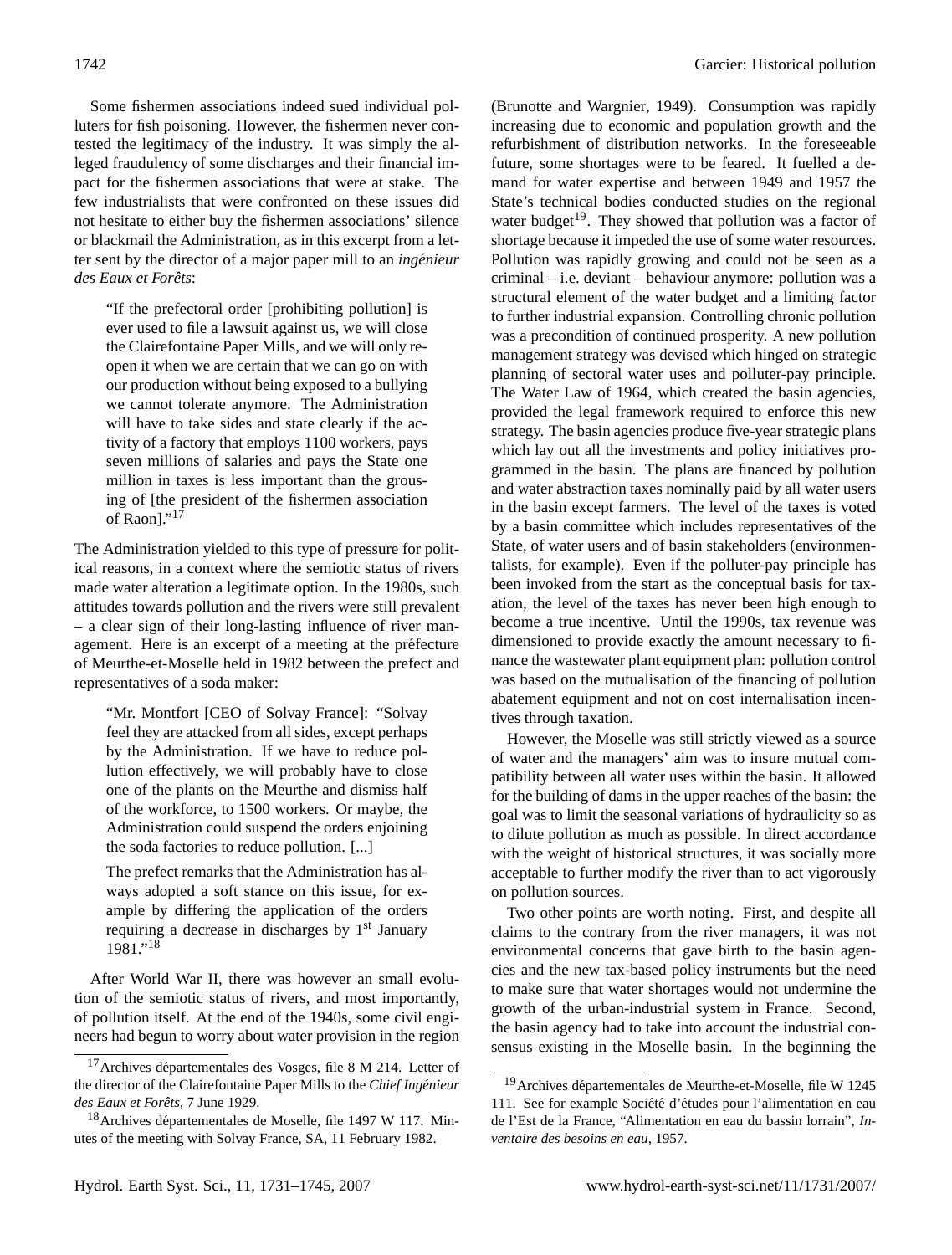agency's legitimacy was very low and it met wide ranging opposition from a variety of basin stakeholders (industrialists and mayors in particular). In the basin committee, environmentalists and individual consumers were underrepresented. The basin committee and the basin agency management were very sensitive to the pressures exerted by the most powerful polluters in favour of the existing industrial consensus. In the 1970s, in the wake of the industrial crisis that undermined the economic base, the industrialists were able to negotiate only modest increases and spatial modulation of pollution taxes. As a consequence, until 1990, the overall decrease in organic pollution in the basin came from domestic pollution abatement (see Fig. [5\)](#page-9-0).

The lasting presence of the industrial consensus began to crumble when a series of factors took momentum. The first one was the industrial crisis which challenged the industry's primacy as an economic sector. The crisis was dissociating the interests of the industrialists from the interests of the workers. If industry was not able to provide jobs any longer, why put up with its nefarious effects on the environment? Second, the pollution of the Moselle had become so severe in the 1960s that the downstream States had begun to take exception to the situation. In 1963, France, Germany and Luxembourg founded International Commissions for the Protection of the Moselle and the Sarre against pollution. Even if the commissions action was curtailed by their intergovernmental nature (until 1990, they were only a forum of discussion between governments), they were a symptom of the political magnitude reached by the pollution problem of the Moselle and a channel through which downstream States (and co-members of the European Economic Community) exerted pressure on France. In the 1960s, the main issue was organic pollution. However, in the 1970s, the priorities changed and the question of salt discharges in the Meurthe came to the forefront. That was linked to the heated debate surrounding the salt content of the Rhine. In the 1970s, the Moselle system contributed 27% to the French share of chloride discharge in the Rhine (the remaining 73% came from the potash mines in Alsace). The local administration was extremely reluctant to take action against pollution and the industrial consensus prevented pressures from the French diplomacy to trickle down to either the prefect or the basin agency. Overall, the situation was stalled and the sectoral management principles inherited from the "planning" strategy proved inadequate to deal with emerging pollution problems (e.g. diffuse pollution).

The main factor leading to a strategic turnaround in water pollution management was the Sandoz accident in Basel (Switzerland) on 1 November 1986. The water the firemen used to put the fire out flowed to the Rhine, loaded with chemicals. Fish in the river was eradicated, drawing large media coverage and public attention. Marco Verweij has related the circumstances surrounding the endorsement of the Rhine Action Program by all riparian States in 1987 [\(Ver](#page-14-26)[weij,](#page-14-26) [1999,](#page-14-26) [2000\)](#page-14-27). For the Moselle basin, the accident led

to the adoption of a new "international and environmental" strategy that had two main consequences. The Rhine Action Program was translated into regional objectives laid out by the basin agency (1990). Pollution taxes rates were increased by roughly 60% over a period of eight years. The pollution discharges, already severely curtailed by the industrial crisis, were further reduced (see Fig. [5\)](#page-9-0). In the new strategy (and in the new action program for the basin), the environment was given some consideration. It was a consequence of the influence of the German and the Dutch examples and the logical outcome of a national debate on the functions of natural ecosystems (1990). Its conclusions were that some tasks were better carried out and at a lesser cost by functional ecosystems (e.g. wetlands) than by artificial means. Environmental protection was not a matter of principles: it was based on sound accounting.

#### **4 Conclusions**

In the second book of *The Orator*, Cicero extols the virtues of history, "magistra vitae" (teacher of life). He probably did not think of river management at the time but with a distance, his expression is a good summary – *mutatis mutandis* – of our argument. There is more to history than a mere remembrance of things past. An understanding of the forces that have shaped the materiality and the images of river systems is necessary to grasp river management in the past but also in the present because historical structures have strong inertia. This aspect is curiously absent from the literature on the environmental history of the twentieth century. In "Something New under the Sun", J. R. McNeill argues very convincingly that the twentieth century saw environmental changes unmatched in human history [\(McNeill,](#page-14-28) [2000\)](#page-14-28). However, the cultural "conditions of possibility" of such changes remain somewhat elusive. McNeill shows that the "big ideas" (ideologies that developed in the twentieth century) have had a strong environmental impact, even if they were not specifically environmental per se. I think that an important factor enabling environmental change in the twentieth century has been the standing conferred to natural objects. It does not only derive from very wide ethical and philosophical backgrounds (as in Lynn White's famous article on "The Historical Roots of Our Ecological Crisis") or from McNeill's "big ideas" but also to very pragmatic cultural values invested in forests, rivers, etc.

For the Moselle, the lesson to be learnt is that some mental structures and power relations (what we termed "industrial consensus") have prevented the conception and implementation of successful pollution management strategies. This analytical framework could explain environmental degradation in other settings and more specifically, in areas where large concentrations of industrial activities can be found. It has been shown that industrial consensus explained the high level of air pollution in the Ruhr region [\(Uekoetter,](#page-14-29) [2002\)](#page-14-29). In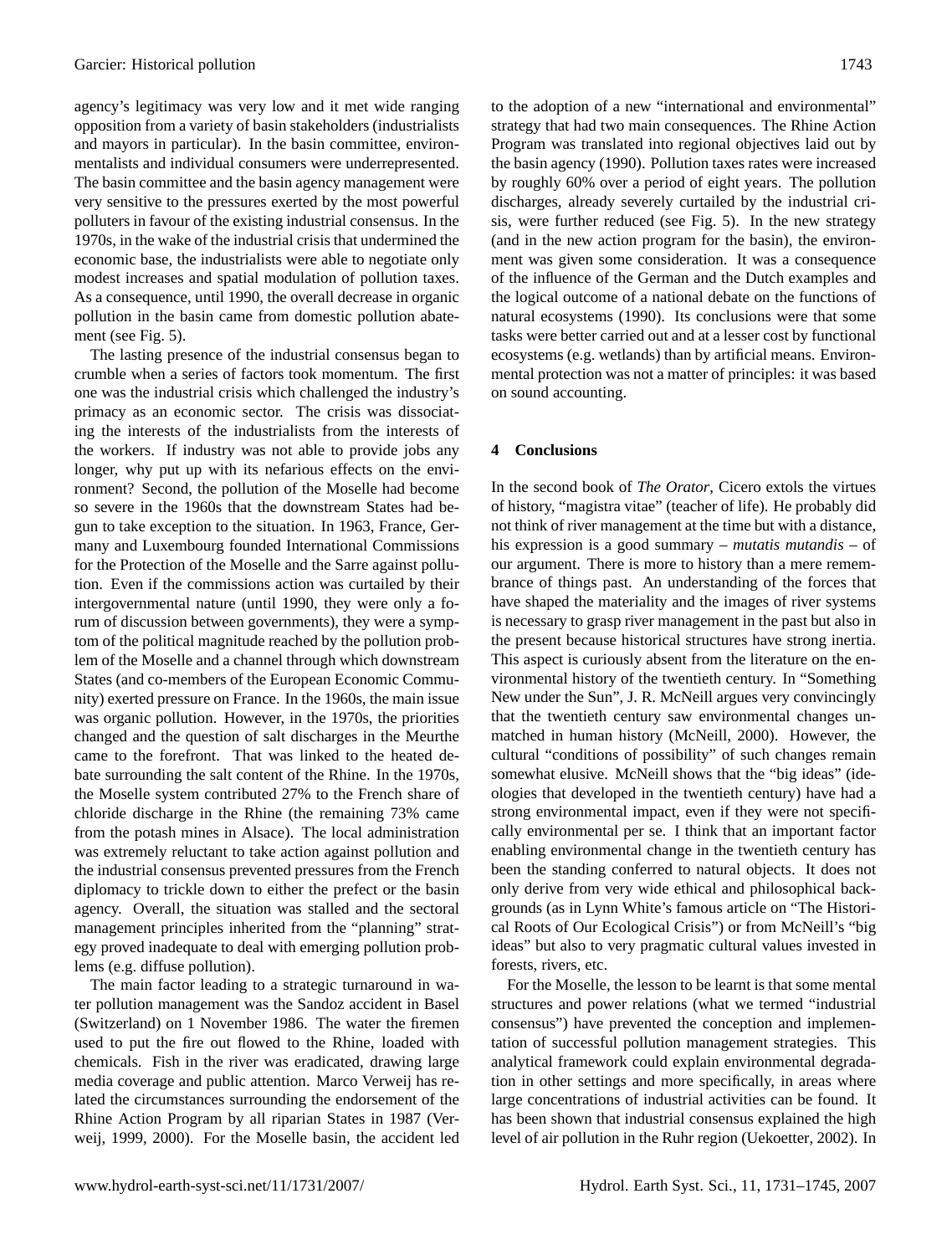another example, the Yangtse river in China has undergone massive changes in the last decade. It has been dammed to prevent floods and enable irrigation, with severe consequences on sediment transit. In the process, many localities and historical sites of importance have been permanently flooded, thus reneging on the cultural standing of the river in Chinese culture. Human pressures on the river have been compounded by heavy pollution and fishing [\(Diamond,](#page-13-27) [2004\)](#page-13-27). As a consequence, in August 2007, new reports declared that the Yangtze dolphin, locally known as "baiji", had gone extinct. It used to be a symbol of the river and an auspicious sign for fishermen. Such visible modifications of the river environment express deep changes in the relationship the Chinese society entertains with the river and the risks and values connected to it.

There is a second lesson to be learnt for public environmental management. The creation of formally democratic and open forums in Lorraine (such as the basin committee) did not bring by itself an improvement of water quality in the basin. It means that policy initiatives cannot ignore structural conditions that shape river basins' functioning, image and management. The case of the Moselle shows that stakeholders' participation will not necessarily produce an environmentally optimal outcome and that consensus over management principles is no indication of the desirability of the principles themselves from an environmental point of view. Caution is required in front of the calls for "integrated management" and "stakeholder participation" in a drainage basin when they ignore the reality of power relations and the weight of historical structures.

*Acknowledgements.* I would like to thank the two anonymous referees for their sharp and stimulating comments. Figure [4](#page-7-0) was made with PhilCarto, a free statistical cartography software: [http://perso.club-internet.fr/philgeo.](http://perso.club-internet.fr/philgeo)

Edited by: S. Barles

#### **References**

- <span id="page-13-8"></span>Barca, S.: Enclosing the River: Industrialisation and the 'Property Rights' Discourse in the Liri Valley (South of Italy), 1806–1916, Environ. Hist., 13, 3–23, 2007.
- <span id="page-13-13"></span>Barles, S.: L'Invention des eaux usées: l'assainissement de Paris, de la fin de l'Ancien Regime la seconde guerre mondiale, in: Le ´ démon moderne: la pollution dans les sociétés urbaines et industrielles d'Europe,  $\overline{XIX}^e - XX^e$  siècles, edited by Bernhardt, C. and Massard-Guilbaud, G., pp. 129–156, Presses universitaires Blaise Pascal, Clermont-Ferrand, 2002.
- <span id="page-13-14"></span>Barles, S.: Feeding the city: Food consumption and flow of nitrogen, Paris, 1801–1914, Sci. Total Environ., 375, 48–58, 2007.
- <span id="page-13-10"></span>Beck, U.: Rosk Society: Towards a New Modernity, Sage, London, (First German edition: 1986), 1992.
- <span id="page-13-18"></span>Blackbourn, D.: The Conquest of Nature: Water, Landscape, and the Making of Modern Germany, W.W. Norton, New York City, 2006.
- <span id="page-13-19"></span>Bloch, M.: Avènement et conquêtes du moulin à eau, Annales d'histoire économique et sociale, 10, 538–563, 1935.
- <span id="page-13-15"></span>Boudon, R.: À quoi sert la notion de structure? Essai sur la signification de la notion de structure dans les sciences humaines, Gallimard, Paris, 1968.
- <span id="page-13-21"></span>Bour, R. (Ed.): L'Épopée industrielle, Encyclopédie illustrée de la Lorraine: Histoire des sciences et techniques, Editions Ser- ´ penoise – Presses Universitaires de Nancy, Metz-Nancy, 1995.
- <span id="page-13-4"></span>Bravard, J.-P.: La métamorphose des rivières des Alpes françaises de la fin du Moyen-Âge à l'époque moderne, Bulletin de la Société Géographique de Liège, 25, 145–157, 1989.
- <span id="page-13-6"></span>Bravard, J.-P. and Magny, M., eds.: Les Fleuves ont une histoire: Paléo-environnement des rivières et des lacs français depuis 15000 ans, Archeologie d'Aujourd'hui, Errance, Paris, 2002. ´
- <span id="page-13-26"></span>Brunotte, R. and Wargnier, R.: Étude sur l'alimentation en eau potable des communes de Meurthe-et-Moselle, Annales de la Direction Générale du Génie rural et de l'Hydraulique Agricole, 70, 229–462, 1949.
- <span id="page-13-23"></span>Buschenfeld, J.: Fluesse und Kloaken: Umweltfragen im Zeitalter der Industrialisierung (1870–1918), Klett-Cotta, Stuttgart, 1997.
- <span id="page-13-22"></span>Cermakian, J.: The Moselle: river and canal from the Roman Empire to the European Economic Community, no. 14 in Research Papers, Department of Geography, University of Toronto, University of Toronto Press, Toronto, 1975.
- <span id="page-13-16"></span>Chaney, S. L.: Visions and Revisions of Nature. From the Protection of Nature to the Invention of the Environment in the Federal Republic of Germany, 1945–1975, Phd in History, University of North Carolina, Chapel Hill, 1996.
- <span id="page-13-9"></span>Cioc, M.: The Rhine: an Eco-biography, 1815–2000, University of Washington Press, Seattle, 2002.
- <span id="page-13-0"></span>Corvol, A. (Ed.): Les Sources de l'histoire de l'environnement: le XIX<sup>e</sup> siècle, L'Harmattan, Paris, 1999.
- <span id="page-13-1"></span>Corvol, A. (Ed.): Les Sources de l'histoire de l'environnement: le XX<sup>e</sup> siècle, L'Harmattan/Direction des Archives de France, Paris, 2003.
- <span id="page-13-7"></span>Cronon, W.: Nature's Metropolis: Chicago and the Great West, W.W. Norton, New York, 1992.
- <span id="page-13-24"></span>de Launay, L.: Les réserves mondiales de minerai de fer, Annales de Geographie, 21, 97–108, 1912. ´
- <span id="page-13-11"></span>Descola, P.: Leçon inaugurale faite le 29 mars 2001, Collège de France, Paris, 2001.
- <span id="page-13-12"></span>Descola, P.: Par-delà nature et culture, Gallimard, Paris, 2005.
- <span id="page-13-27"></span>Diamond, J.: Collapse: How Societies Choose to Fail or Succeed, Viking, New York, 2004.
- <span id="page-13-3"></span>Duby, G.: The Legend of Bouvines: War, Religion, and Culture in the Middle Ages, University of California Press, Berkeley, 1990.
- <span id="page-13-20"></span>Dülmen, R. V. and Labouvie, E.: Die Saar: Geschichte eines Flusses, Rohrig Verlag, St. Ingbert, 1992.
- <span id="page-13-25"></span>Freycinet, L.-C.: Rapport supplémentaire sur l'assainissement industriel et municipal en France et à l'étranger, Dunod, Paris, 1868.
- <span id="page-13-2"></span>Garcier, R. J.: La pollution industrielle de la Moselle française: naissance, développement et gestion d'un problème environnemental, 1850–2000, Phd in geography, Université Lumière – Lyon 2, 2005.
- <span id="page-13-17"></span>Gazzaniga, J.-L., Ourliac, J.-P., and Larrouy-Castera, X.: L'Eau: usages et gestion, Litec, Paris, 1998.
- <span id="page-13-5"></span>Girel, J.: La prise en compte de l'histoire dans la gestion des corridors fluviaux: les enseignements des aménagements anciens,